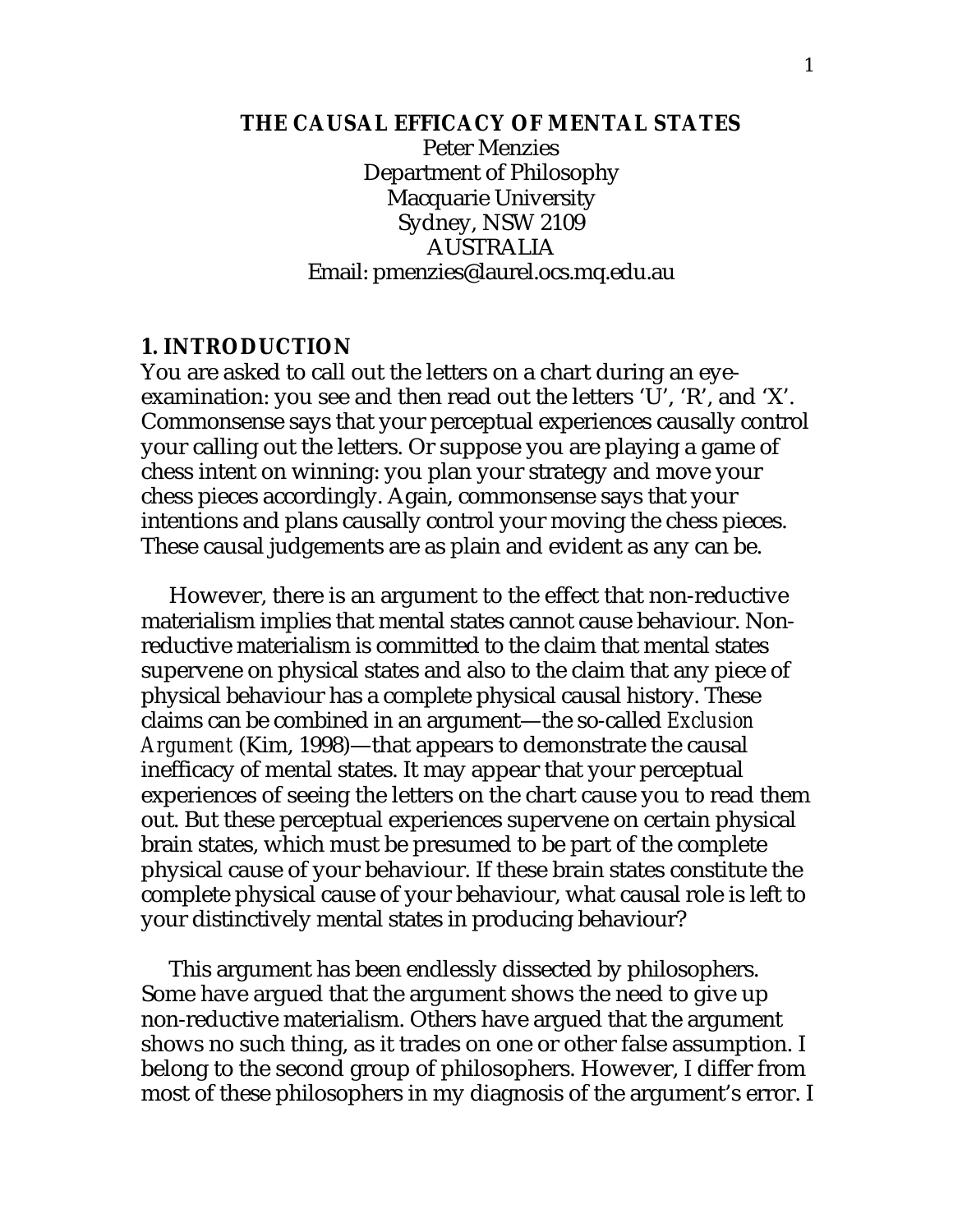claim that the argument relies on a subtle misunderstanding about the concept of causation.

In essence, the misunderstanding it trades on is that the concept of causation is the concept of a categorical, absolute relation. However, I shall argue that we actually conceptualise causal relations quite differently: we conceptualise them as entities occupying certain functional roles that defined with respect to abstract models. Recognition of this fact opens up the possibility of seeing that there can be different levels of causation. There may be a level at which mental states cause behaviour by way of distinctive psychological pathways; and a different level at which physical brain states cause behaviour by way of distinctive neural pathways. These different levels of causation need not be in competition with each other. This view can be developed, I shall maintain, in a way that's consistent with the fundamental tenets of non-reductive materialism.

Some preliminary remarks first to mark out the general terrain of my discussion. There are, in fact, several different problems of mental causation. One much discussed problem concerns the subjective character of certain mental states, typically non-intentional states: if these mental states have non-physical qualia, how can they be accommodated within the physical picture of the world? Another much discussed problem concerns the extrinsic character of the content of intentional states: if the content of intentional states is constituted, at least in part, by relations to their subjects' physical and linguistic environment, how can these mental states have causal roles distinct from the intrinsic neural properties of their subjects? As interesting as these questions may be, they are not the ones I shall be addressing. To simplify my discussion and to focus in a concentrated fashion on the threat posed to the causal efficacy of the mental by the Exclusion Argument, I shall assume throughout that the mental states being discussed are intentional states that are adequately characterised without reference to their subjects' environments.

## **2. THE EXCLUSION ARGUMENT AND SOME OF ITS ASSUMPTIONS**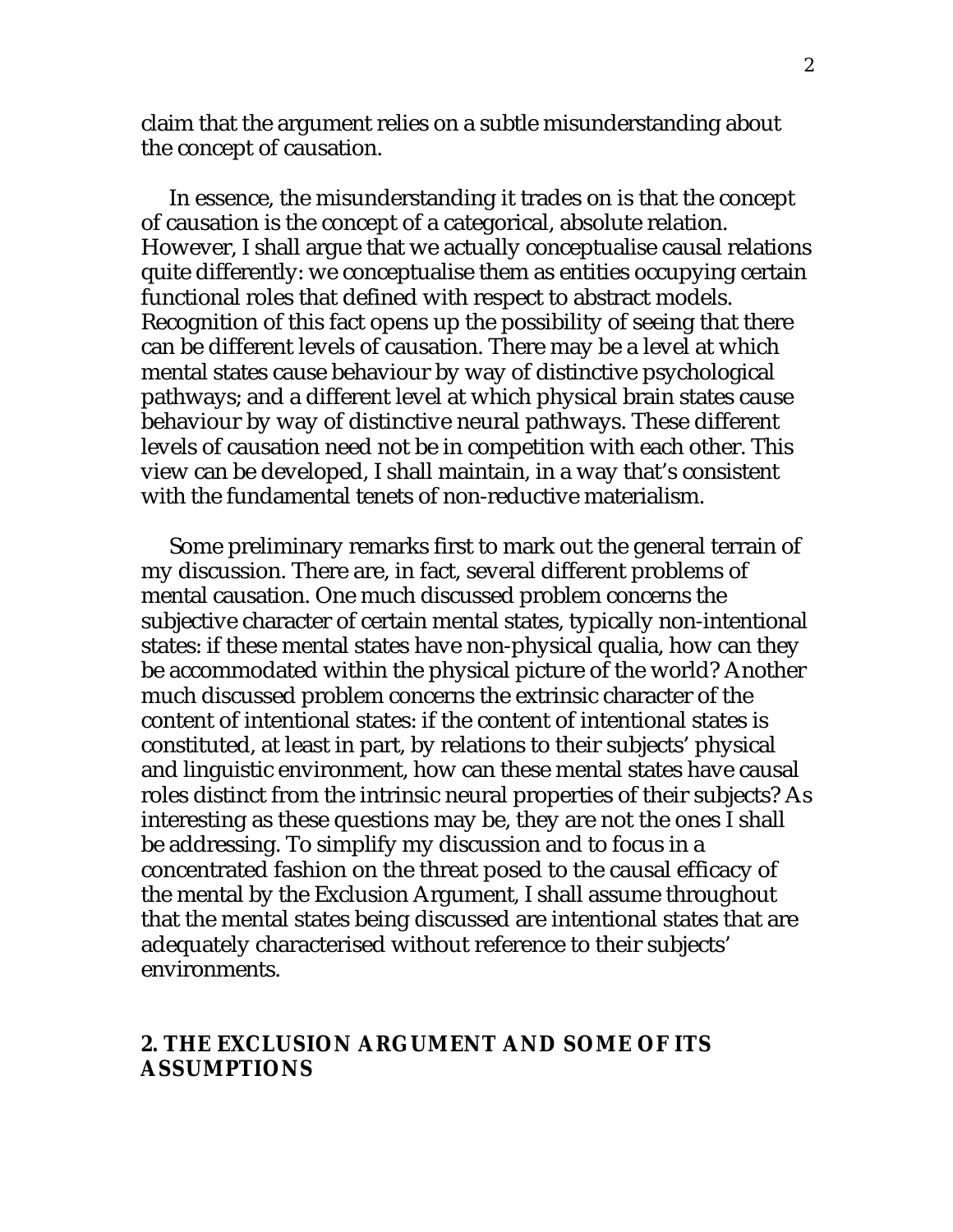There are three main assumptions generally agreed to be necessary to get the Exclusion Argument off the ground. For the sake of the developing the argument, I shall accept all three assumptions, stating them here with only a few brief words of elucidation.

(1) *The supervenience of the mental on the physical*: Mental states supervene on physical states of the world.

Materialism about the mind requires, at the very least, acceptance of this assumption, though it is a moot issue how the supervenience relation is to be understood in this case. In view of the assumption that the mental states under consideration are intentional states characterised without reference to their subjects' environments, the relevant kind of supervenience is best understood, I think, as 'strong supervenience': necessarily, any two individuals (in the same or different possible worlds) that are indiscernible in their physical properties are indiscernible in their mental properties. Of course, one way in which mental states can supervene on physical brain states is by being identical with them. A *reductive materialist* accepts the supervenience claim by virtue of accepting the stronger claim that mental states are identical with physical states. We will consider this position shortly. For the time being, however, we shall focus on the kind of *non-reductive materialism* that accepts this supervenience assumption without endorsing the identity thesis.

(2) *The causal closure of the physical world*. Every physical event has a complete physical causal history.

There are a couple of things to explain here. The term 'physical', in its strict application, applies to anything that is the subject matter of physics. This includes physical particulars—such as atoms and quarks—and physical properties—such as mass and velocity. But in the context of the problem of mental causation, the term 'physical' is usually understood more loosely to apply to the particulars and properties of neurophysiology, presumably on the grounds that such entities supervene straightforwardly on the strictly physical. A complete physical causal history of an event consists of a continuous causal chain of physical events leading up to the event in question. It is a causal chain without gaps and without need for completion by non-physical events. In the context of the mental causation problem,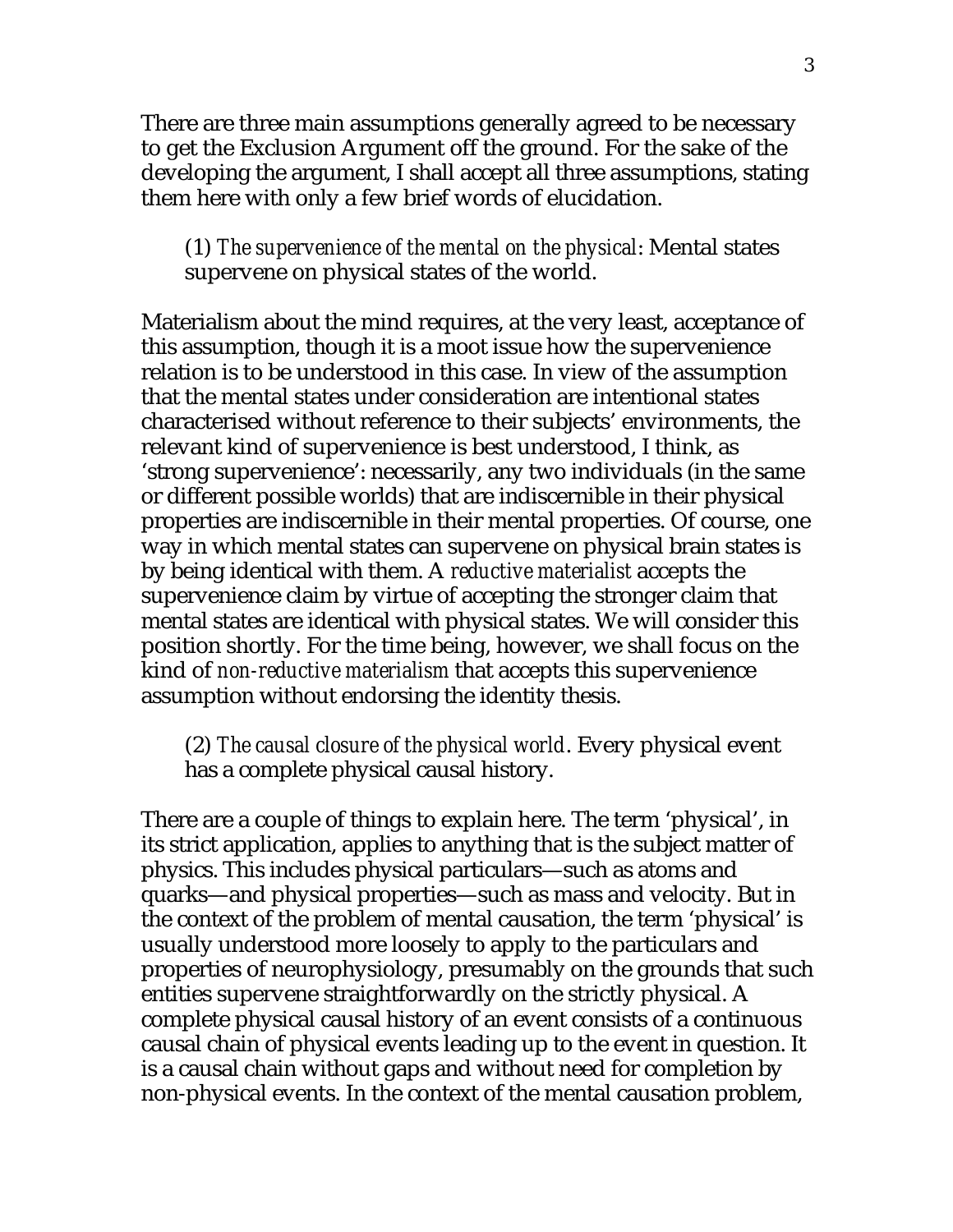this notion is usually interpreted loosely to mean 'a continuous chain of neural events leading up to the event in question'.

(3) *The causal relevance of mental properties*. If mental states cause physical effects, they do so in virtue of the mental properties they exemplify.

The question of the relationship between mental states and mental properties is a tricky one. Some believe that mental states are property-like entities; others think that mental states are simply instances of mental properties; others that mental states are very different from properties, belonging to the category of particulars, and that mental properties are just aspects of these particulars. For our purposes, it does not matter what the relationship is between mental states and mental properties. For this reason, I shall use the phrase 'mental states exemplify mental properties' to describe ambiguously the relationship between the two kinds of entity. What matters for the argument is a claim about causation: the claim that mental states have their causal effects in virtue of the mental properties they exemplify.

Whatever the intuitive plausibility of this assumption, it is important to notice that it rules out certain positions on the problem of mental causation. For example, token-identity theorists claim that although mental state-types are distinct from physical state-types, each mental state-token is identical with some physical state-token. Because of their token-identities with physical brain states, mental states are causally efficacious in bringing about behaviour. However, on this view, the causal efficacy of a mental state-token does not reside in any way in the mental property it exemplifies: if it resides in any property at all, it is the physical property it exemplifies. So token-identity theories violate this second assumption. In view of the popularity of token-identity theories, more needs to be said, no doubt, in defence of this assumption. But we shall take its truth for granted here.

These three assumptions seem to generate the conclusion that mental states are causally impotent. Take some instance where a mental state  $\underline{M}$  appears to cause a piece of behaviour  $\underline{B}$ . By assumption (1), the mental state  $\underline{M}$  must supervene on a physical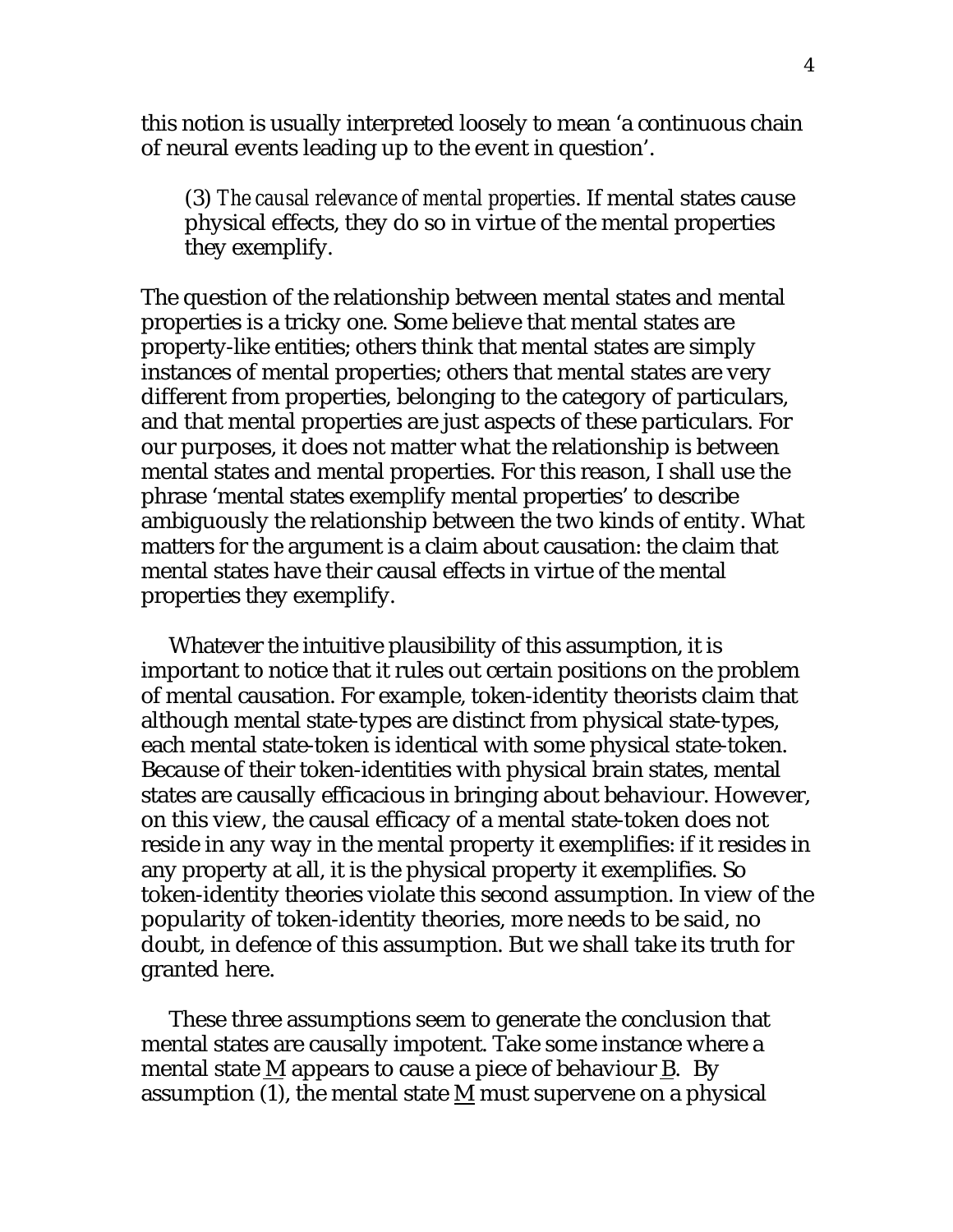state  $\underline{P}$ . But by assumption (2), there is an entirely physical causal history to behaviour  $\underline{B}$ . If the mental state  $\underline{M}$  appears to cause the behaviour B, it must be because its subvening physical state P is part of this complete physical causal history of B. But in this case it is the physical state  $\underline{P}$ , and the physical property it exemplifies, that are causally responsible for the behaviour B. The mental property exemplified by  $\underline{M}$  is not at all causally implicated in the production of B. So by assumption (3), the mental state does not, despite appearances, really cause behaviour  $\underline{B}$ . Since the argument proceeds completely schematically, the conclusion we seem obliged to draw is that all mental states of the kind under consideration are causally impotent in the production of behaviour. Nonetheless, this conclusion goes completely against the commonsense view that mental states causally control behaviour in a very real way.

It is important to observe that the Exclusion Argument does not apply to mental states uniquely. The argument applies more generally to any kind of state that supervenes on, without being identical to, ontologically more fundamental physical states. Under its more general application, the argument would seem to show that any states that are not identical with physical states must be causally impotent. For example, it is often said that the biological states of organisms supervene on,without being identical to, molecular chemical states. Further, the assumption of the causal closure of the physical world implies that any biological effect has a completely physical causal history. In this case, the same kind of argument could be mounted to show that biological states, and the distinctive biological properties they exemplify, must be causally impotent. Some philosophers accept this consequence of the argument, claiming that causation exists only at the level of fundamental physics.

However, I take this to be *a reductio ad absurdum* of the argument. It flies directly in the face of commonsense and scientific thought to say that the special sciences do not investigate and discover real causal structures. This view makes a mockery of the enormous efforts devoted in the special sciences to formulating experimental and observational methodologies for testing causal hypotheses. It would follow from this position that all these efforts are misdirected because they could not, by definition, reveal anything about the nature of causal processes. There must be something wrong with the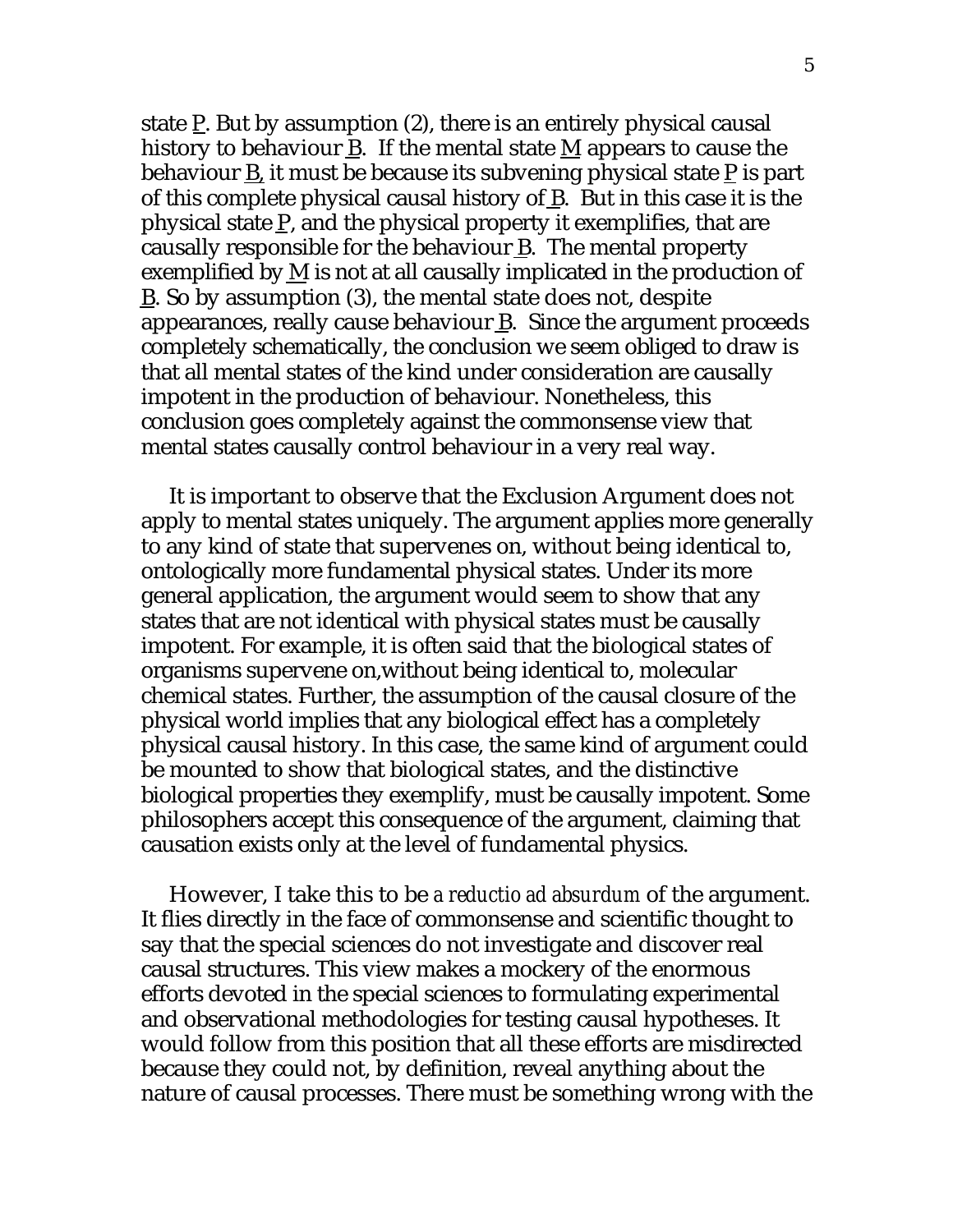argument if it leads to this highly implausible result. When it comes to diagnosing the flaw of the argument, we need to keep in mind that the diagnosis must reveal the flaw in the argument in all its applications, not just its application to mental causation.

#### **3. SOME MORE ASSUMPTIONS**

Many have noted that the Exclusion Argument relies on more assumptions than the three noted above. Some have sought to avoid the argument's conclusion that mental states are causally inefficacious by rejecting one or more of these extra assumptions. In this section I shall examine three additional assumptions that are needed for the argument and consider some attempts to evade the force of the argument by denying one or other of these extra assumptions.

One obvious extra assumption of the argument is this:

(4)*Non-identity of mental and physical properties*: mental properties (or mental state-types) are not identical with physical properties (or physical state-types).

Identity theorists argue that the Exclusion Argument is circumvented if mental properties are identical with neural properties. For example, if the mental state-type  $M$  is identical with its subvening neural statetype  $\underline{P}$ , then instances of  $\underline{M}$  are causally efficacious in producing physical effects because instances of  $\underline{P}$  are undoubtedly efficacious. One of the main attractions of reductive materialism about the mind is that it offers a straightforward solution to the problem of the causal efficacy of the mental.

Nonetheless, the reductive materialist solution faces a number of well-known difficulties, the most important of which is the problem of multiple realisability. The commonly expressed thought is that different species, different people, and even the same person at different times, can be in the same type of mental state although they vary considerably in the way they neurally realise this state. It was this thought, of course, that persuaded philosophers of mind to adopt a functionalist conception of mental states, according to which mental states are understood as the higher-order role-states rather than lower-order realiser-states. On the standard functionalist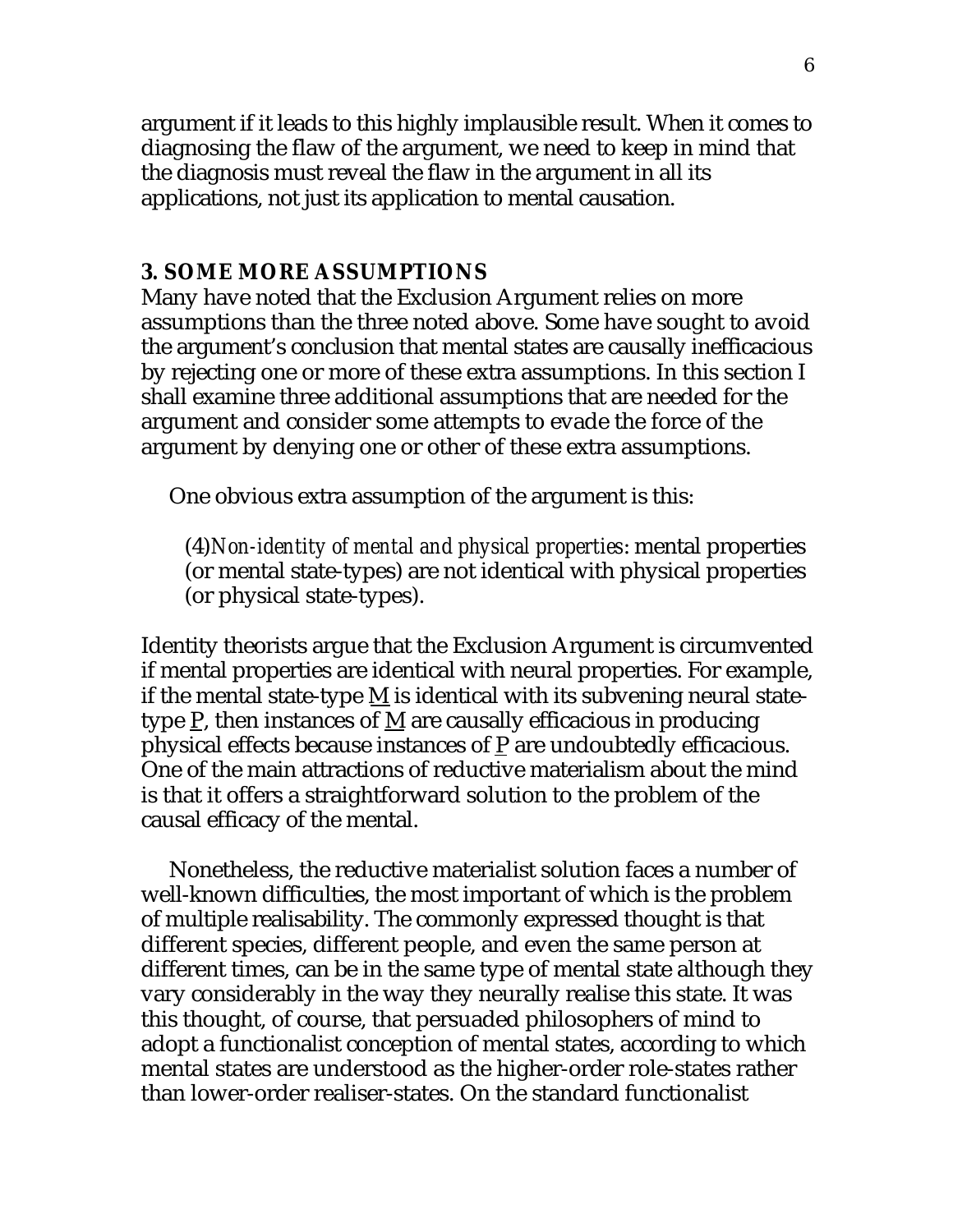conception, the mental state  $\underline{M}$  is not the first-order neural state  $\underline{P}$ which occupies the causal-functional role characteristic of the state, but rather the second-order state of having *some or other* first-order state occupy this causal-functional role.

One standard identity-theorist response (D. Lewis, 1980; F. Jackson, 1996) to the problem of multiple realisability is to relativise the mental-physical identities. To avoid the difficulty posed by the fact that the mental state  $M$  is realised by different neural states in different species (persons or person-stages), the identity theorist asserts the relativised type-identities: in species (or person or person-stage)  $\underline{\mathbf{S}}_1$  the mental state  $\underline{\mathbf{M}}$  is neural state  $\underline{\mathbf{P}}_1$ , in  $\underline{\mathbf{S}}_2$  mental state <u>M</u> is neural state <u>P<sub>2</sub>, in S<sub>3</sub> mental state <u>M</u> is neural state <u>P<sub>3</sub></u> and</u> so on. In response, the functionalist objects—correctly in my view that these relativised identities miss out significant commonalities between individuals: rather than saying that all individuals behave in way  $\underline{B}$  because they are in mental state  $\underline{M}$ , the identity-theorist must say that  $\underline{\mathbf{S}}_1$  does  $\underline{\mathbf{B}}$  because it is in the state  $\underline{\mathbf{P}}_1$  that occupies the  $\underline{\mathbf{M}}$ role in it,  $\underline{\mathbf{S}}_2$  does  $\underline{\mathbf{B}}$  because it is in the state  $\underline{\mathbf{P}}_2$  that occupies the  $\underline{\mathbf{M}}$ role in it, and so on. This splintering of mental properties makes it impossible to capture the psychological commonalities among individuals and the psychological laws governing their behaviour. This matters crucially if, as seems very plausible, mental properties are individuated by the role they play in psychological laws.

Another assumption implicit in the Exclusion Argument is the following:

(5) *The homogeneity of mental and physical causation*. Mental causation and physical causation have the same fundamental character.

This implies that mental causation is not of a different kind from physical causation. The concept of causation is the same notion applied to the physical and the mental alike. Another way of expressing this assumption is to say that the labels 'mental' and 'physical', as applied to causation, are really transferred epithets—what is mental and physical are the relata of causation, not the causation itself. (T. Crane, 1996) One popular strategy for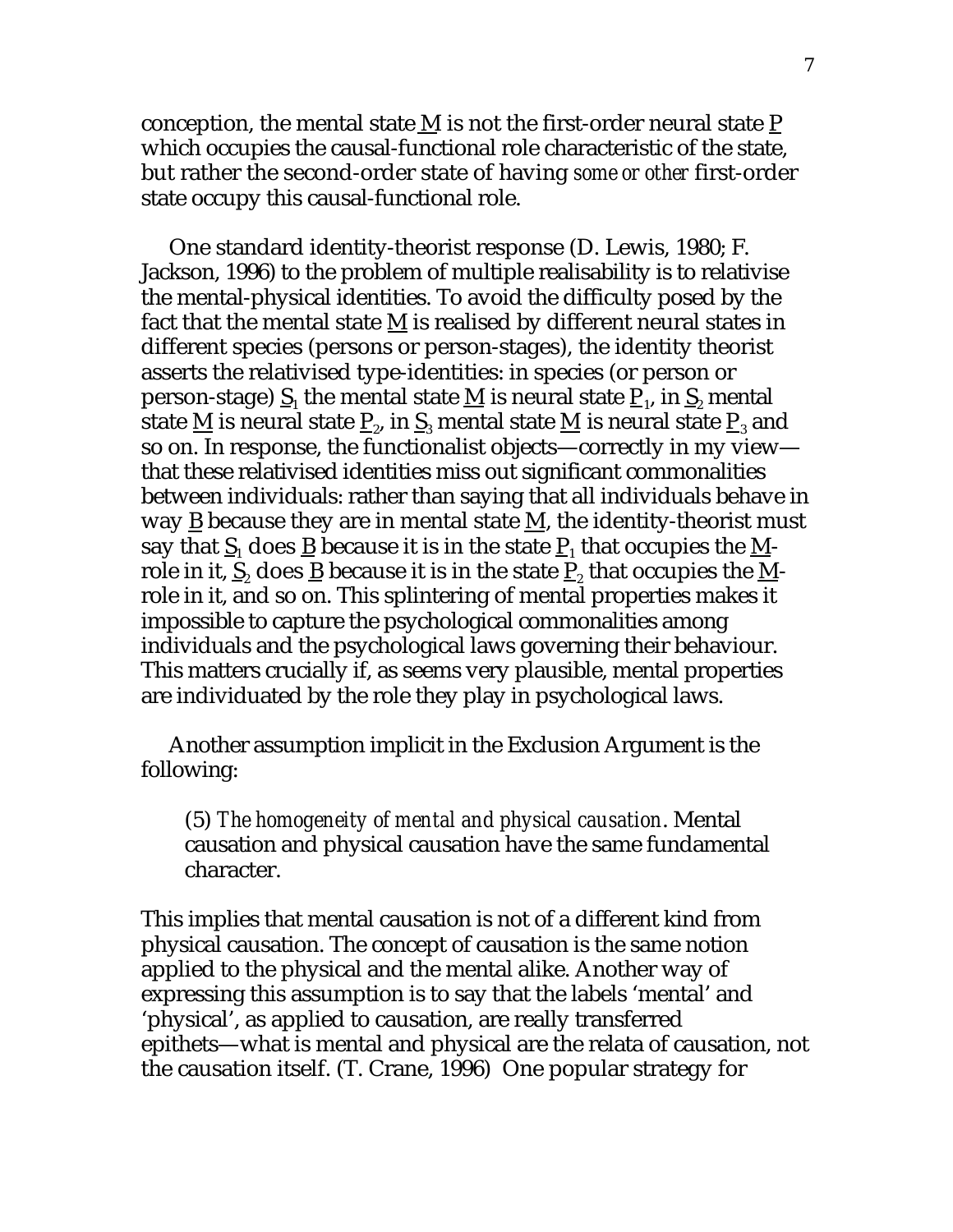evading the force of the Exclusion Argument is to reject this assumption.

Frank Jackson and Philip Pettit's (1990) view on program versus process explanations adopts this strategy. They express their view in terms of causal explanation rather than causation, but that difference is not crucial here. They distinguish between explanations of physical effects in terms of mental states—program explanations— from proper causal explanations of physical effects in terms of earlier physical effects—process explanations. They state that the properties cited in a program explanation may be *causally relevant* in some attenuated sense to the physical effect, but they are not truly *causally efficacious* or productive of the effect. Only the physical properties cited in a process explanation are the genuine article—are truly causally efficacious of the physical effect. The term 'program explanation' refers to the fact that a causally relevant property cited in some program explanation programs for, or ensures, the existence of some genuinely efficacious property in a lower-level process explanation. For example, citing a mental state in explanation of a bodily movement programs or ensures that there is some lower-level physical state that realises the mental state and produces the bodily movement. Evidently, this view implies that the kind of causal relevance a mental state has for a physical effect is different in character from the full-blooded kind of causal relation that physical states enjoy with other physical states.

Some have objected to this view as being a disguised form of epiphenomenalism. This objection is not, however, entirely justified. The constraints Jackson and Pettit impose on causal relevance are non-trivial. There is, after all, a big difference between a mental state that is causally relevant to some bodily movement and a mental state that bears no causal relation of any kind to the bodily movement. The real weakness in this position, it seems to me, is not that it smuggles in epiphenomenalism by the back door, but that it does not vindicate in strong enough terms our intuitions about the causal efficacy of mental states. We believe quite evidently that mental states can control behaviour as straightforwardly as physical states can control other physical states. This robust intuition about the fullblooded character of mental causation is not sufficiently respected by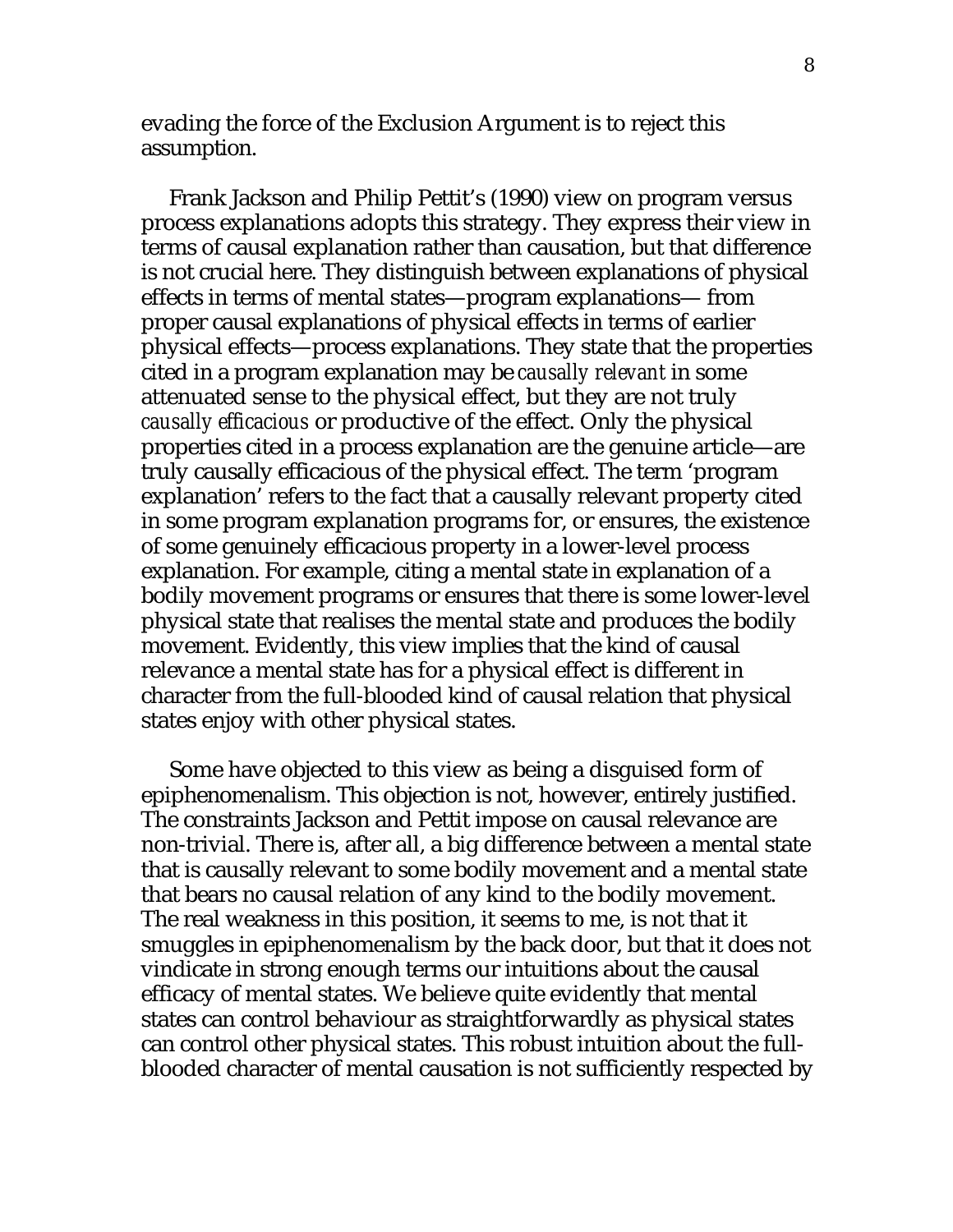the rather anemic sort of causal relevance accorded to mental states by Jackson and Pettit.

The last point I would make about both these attempts to circumvent the Exclusion Argument—the attempt that embraces type-identities and the attempt that denies causal homogeneity— is that they fail to answer satisfactorily the more general point raised by the argument. I noted above that the argument does not depend on any distinctive thesis about the mental. It is really concerned with non-physical causation. The same argument could be used to demonstrate the causal inefficacy of any non-physical state. For example, one could run the same argument for the claim that biological states or chemical states, in so far as they are not identical to physical states, are really causally impotent in view of the causal closure of the physical world. The universal application of the argument would result in the conclusion that the only genuine causal relations exist at the level of fundamental physics.

In their different ways, identity theorists and deniers of causal homogeneity either fail to answer this point, or end up agreeing with it. The identities hypothesised by reductive materialists to circumvent the argument in the case of mental causation have some degree of credibility. But it is much less plausible to think that there are systematic type-identities between non-physical properties of any kind whatsoever, on the one hand, and, on the other, the properties of fundamental physics. But nothing less than such systematic identities are required by identity theorists to blunt the force of the universal application of the argument to non-physical states. In contrast, deniers of causal homogeneity do not even regard it as necessary to circumvent the universal application of the argument. Jackson and Pettit (1990) accept that their view implies that the only genuine process explanations are those that cite the causally efficacious properties of fundamental physics. However, as explained above, I see no reason for accepting such an extreme conception of causation that is so obviously out of kilter with the way the concept is used in actual scientific practice.

If the five assumptions we have examined so far are innocent of error, where does the Exclusion Argument go awry? It turns out that there is an additional assumption required for the argument and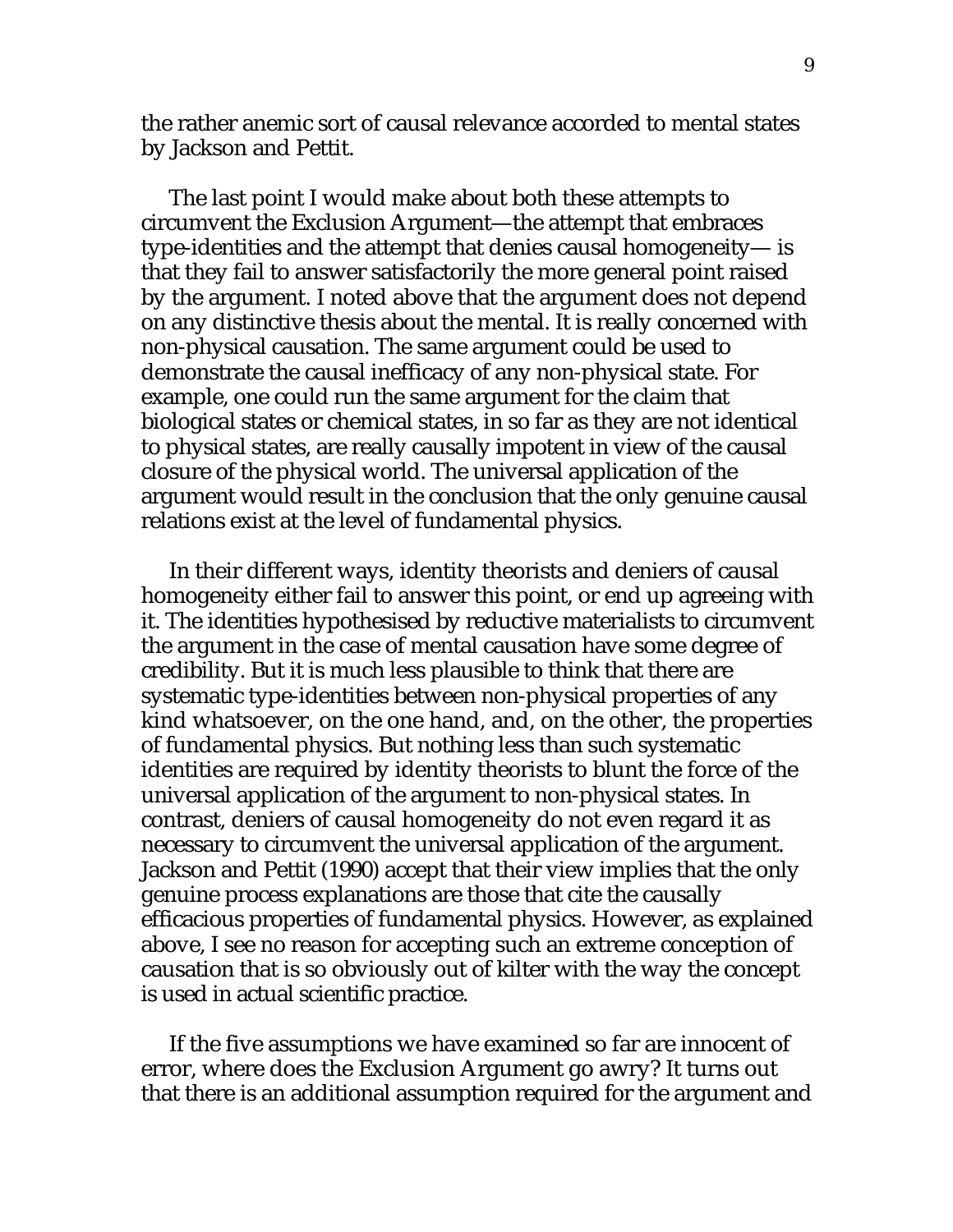this assumption is false, or so I shall argue. I model the formulation of this additional assumption on a principle endorsed by Kim (1989).

(6) *The exclusion assumption*. With the exception of cases of overdetermination, no event has more than one complete causal history.

Kim argues for this assumption by noting that its apparent counterexamples all involve two or more *incomplete* causes. He observes that we are sometimes called on to select a causal factor that, for various epistemic or pragmatic reasons, is the most appropriate to the situation. A stock example goes like this: we may cite as the cause of the car accident the icy road, the faulty brakes, the driver's inexperience, depending on the explanatory context, even though each of these conditions played an essential role in causing the accident. Kim argues that such cases do not really involve two or more *complete* causes —complete in the sense of being sufficient, without need of supplementation, for the effect.

Kim concedes that examples of overdetermination, if they exist, count as exceptions to the assumption. In such examples, it appears that two causes, each sufficient for the effect, lead by independent causal chains to the effect. Thus, a man dies because he is shot by two assassins whose bullets hit him at the same time; or a building catches fire because of a short circuit in the faulty wiring and a bolt of lightning that hits the building at the same instant. Kim denies, however, that examples of mental causation can be assimilated to cases of overdetermination. Examples of mental causation are importantly different in that they demonstrate a dependence between the putative causes that does not exist in cases of overdetermination. Our earlier schematic example of mental causation involved a piece of behaviour  $\underline{B}$  with two apparent causes, a mental state  $\underline{M}$  and a physical state  $\underline{P}$ , the first supervening on the second. Such supervenience relations between putative causes do not exist in examples of overdetermination. It is the fact of this difference that makes the existence of multiple causal pathways seem coincidental in cases of overdetermination but unnecessarily duplicative in cases of mental causation.

This is not Kim's only argument in favour of the exclusion assumption. He believes that the special character of the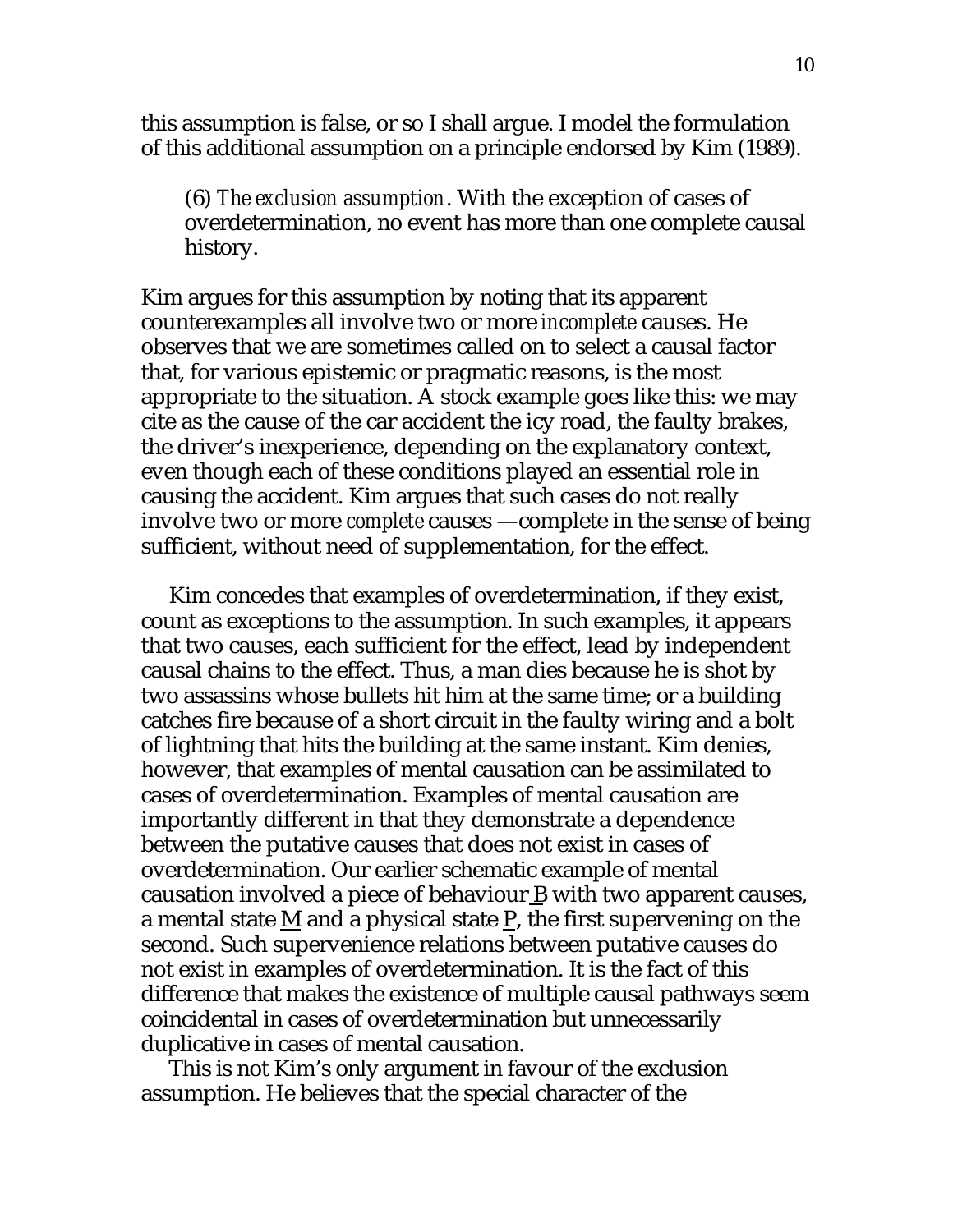supervenience relation between the mental and the physical actually entails the exclusion assumption in the light of a further principle he endorses. In his view, the best explanation of a mental-physical supervenience relation is that the mental state is a second-order functional state that is realised by a first-order physical state. The realisation relation is an especially clear instance of the supervenience relation. But the following principle, he argues, is very plausibly true of states that are related by the realisation relation:

The causal inheritance principle: **if a second-order state**  $\underline{S}_1$  **is** realised by a first-order state  $\underline{\mathbf{S}}_2$ , then the causal powers of  $\underline{\mathbf{S}}_1$ are identical with those of <u>S</u><sub>2</sub>.

It follows from this principle that the causal power of a second-order mental state M cannot be different from the causal power of the first-order physical state  $\underline{P}$  that realises it. Consequently, the causal chain from  $M$  to some piece of behaviour  $\underline{B}$  cannot be different from the causal chain from P to B: there is at most one complete causal history for the behaviour  $\underline{B}$ . In this way, the application of the exclusion assumption to mental causation is vindicated in the clearest possible terms.

Nonetheless, in the following sections I am going to argue, *contra* Kim, that the exclusion assumption and the causal inheritance principle are false. Their plausibility trades on a subtle misunderstanding of the concept of causation. Once the falsity of these principles is highlighted, the flaw in the Exclusion Argument will become evident.

#### **4. CAUSES AS DIFFERENCE-MAKERS**

The customary procedure of philosophers when discussing mental causation is to work in terms of particular causal intuitions, rarely referring to substantive theories of causation to support their claims. This way of proceeding is problematic, I think, because untutored intuitions can be deceptive. To give them their proper weight we need to bring them into reflective equilibrium with more general theories. In this section I shall outline a theory of causation which I have been developing in a number of publications (Menzies 1996; 1998; 1999). I shall not describe every part of the theory, only those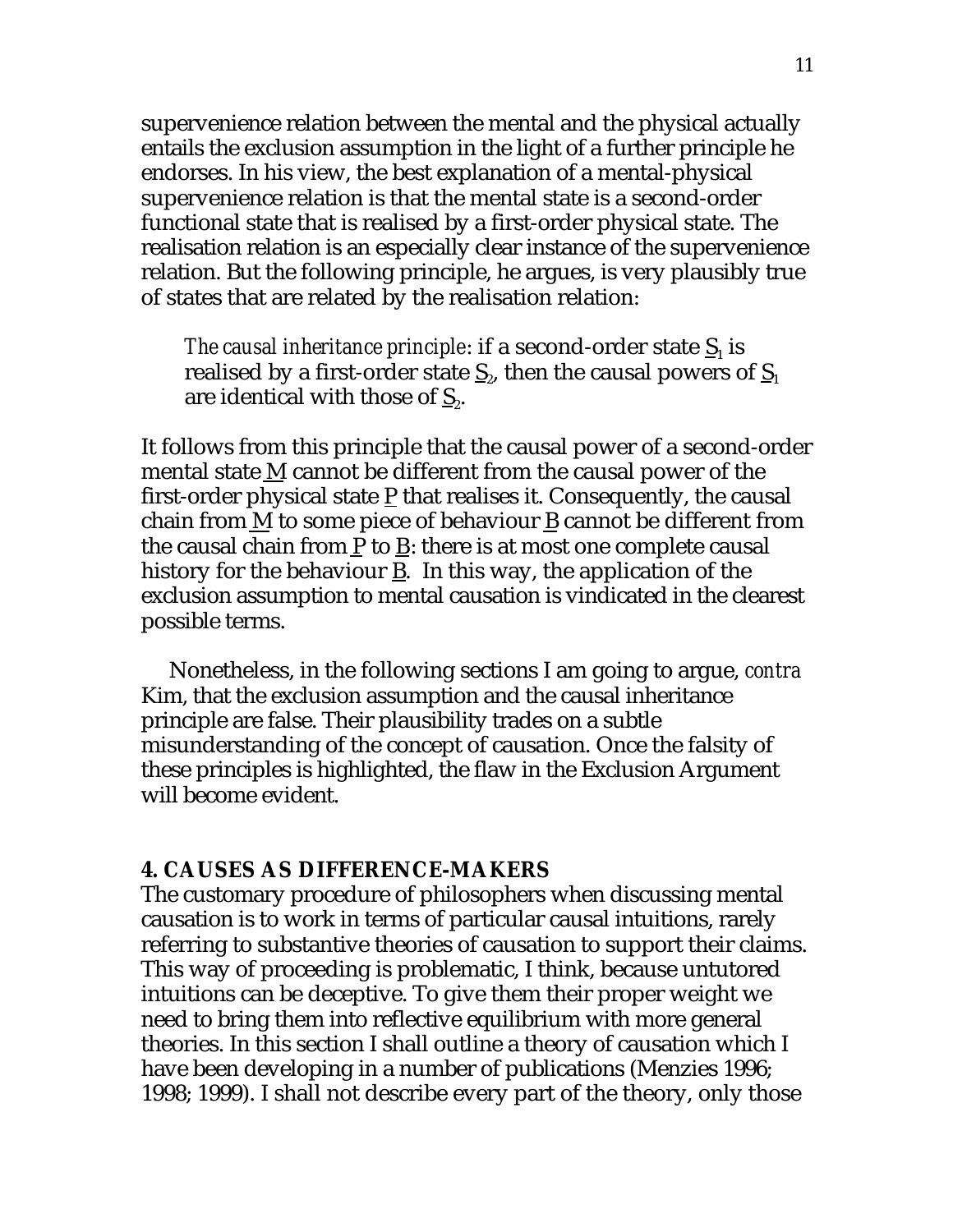parts that bear on the issue at hand. Nor shall I try to justify the theory in detail, beyond showing how it deals with some standard difficulties. My aim is simply to show how the theory can serve as a model for understanding the way in which causation violates the exclusion assumption.

The theory is a theory of the *concept* of causation. I claim that this concept has several different strands, but one important strand is embodied in the idea that a cause is a condition that makes a difference to its effect. (The talk of conditions is meant to refer ambiguously to events, states, absences, and omissions.) This idea has been taken to mean different things and so has been used to motivate quite different approaches to causation: regularity, counterfactual, as well as probabilistic approaches to causation. Without going into all the different ways of spelling out this intuitive idea, I simply note that this idea cannot adequately be spelled out in terms of actual changes in conditions. It may be just an accident that a certain condition is present when the effect is present and is absent when the effect is absent. The idea must be rendered as having modal force in order to rule out such accidental covariations in cause and effect.

How should the modal force of this idea be rendered? It will be useful to start with a purely schematic account of its modal force. In explaining the relevant modal concepts, I shall adopt a modified possible worlds framework—modified with respect to the way possible worlds are conceived. The possible worlds I shall employ are to be understood as mini-worlds rather than alternative largescale universes. They are alternative courses of development of typically small-scale systems: they are more like trajectories—sequences of states—in the state space of a scientific theory. So while I use the traditional term 'possible world', it should always be kept in mind that I understand it unconventionally in this 'mini-world' sense.

The following schematic account represents one intuitively plausible way of capturing the required modal force of the idea that a cause makes a difference to its effect: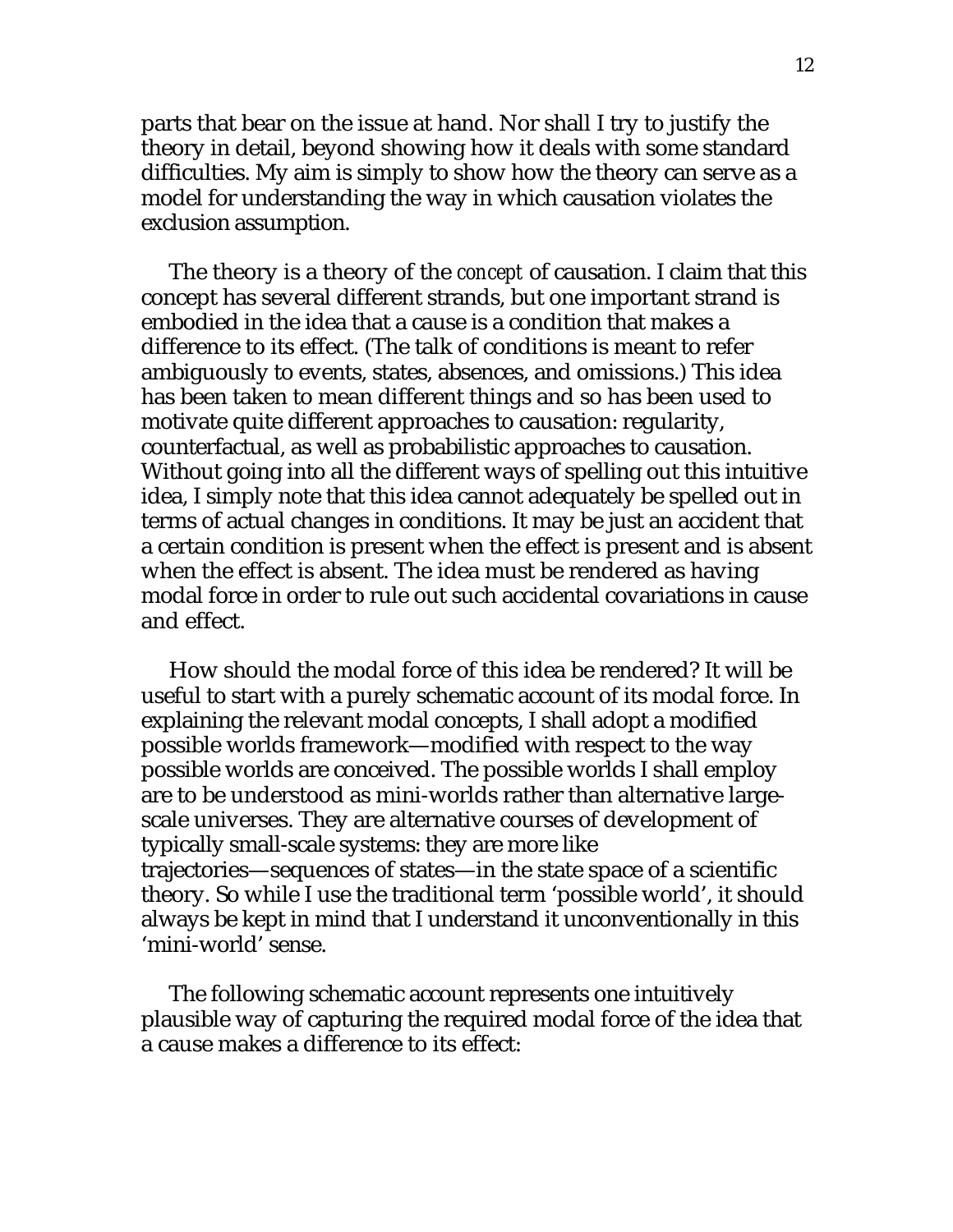*Definition 1:*  $C$  *makes a difference* to  $E$  *in the actual world if and* only if in all the possible worlds relevantly similar to the actual world  $\underline{C}$  is always accompanied by  $\underline{E}$  and in these worlds  $\sim\underline{C}$  is always accompanied by  $\sim \underline{E}$ .

This formulation captures the idea that a cause is a condition the presence/absence of which *necessitates*, at least with respect to a restricted set of possible worlds, the presence/absence of the effect. Consequently, a condition that just happens to covary with the effect cannot count as a cause. (Here I am restricting attention, to be sure, to deterministic settings in which it makes sense to think a cause is sufficient and necessary for the effect. The account can be generalised readily enough to indeterministic settings. To simplify discussion, however, I shall ignore indeterministic settings in the remainder of the discussion.)

Of course, the all important question to be answered here is: which worlds count as relevantly similar to the actual world? To answer this question,I shall argue, we need to recognise that there is not a unique kind of similarity that is involved in each kind of causal claims. Rather a causal claim must be understood as relative to a certain contextual parameter and, depending on the way in which this contextual parameter is set, an appropriate notion of similarity is determined for the given causal claim. Different kinds of causal claims require different similarity relations. Let me offer a brief justification for these remarks.

Any given concrete situation is exceedingly complex in its causal structure. Consider, for example, the simple situation consisting in an individual's performing a simple intentional action—say, the action of raising an arm. There are many different levels of processes going on: neurophysiological processes, biochemical processes, quantum mechanical processes, and so on. There are also countless specific, sometimes distinctive and idiosyncratic, facts about this particular action that do not apply more generally to other actions: perhaps the agent is suffering from a severe disease, has been exposed to radiation, is suffering from great stress, and so on. Our finite mental capacities make it impossible for us to take in at once all these different kinds of processes and all the messy specificity of such a concrete situation. In order to understand the causal structure of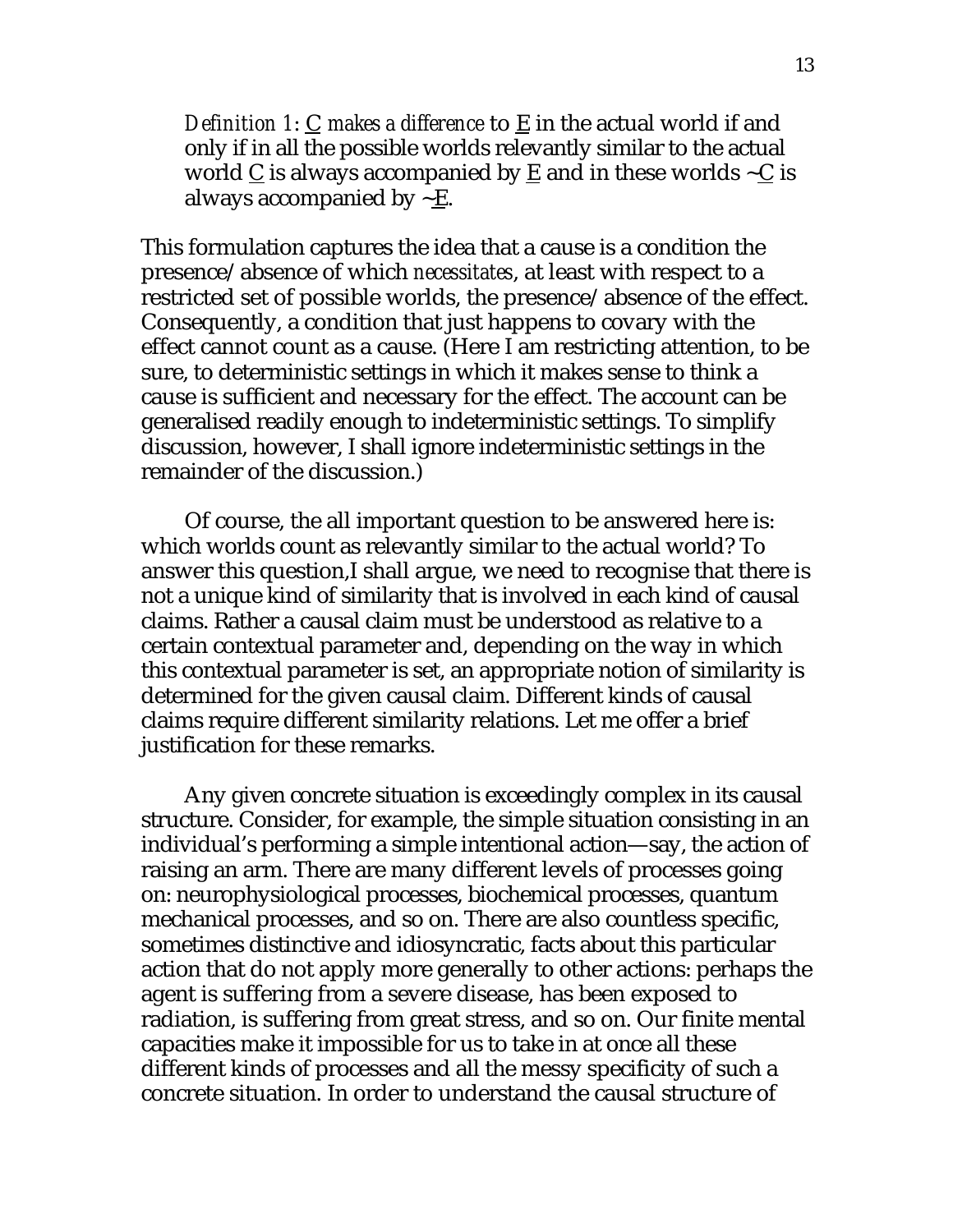such a concrete situation, we focus on some aspects of what is going on and ignore others. In other words, our causal thinking is steeped in *abstraction*: the causal schemas by which we interpret the world are irremediably permeated by the kind of abstraction that allows us to selectively attend to some aspects of the world while backgrounding others. There seem to be two essential elements to the kind of abstraction that underlies our causal thinking.

The first element is *generalisation*. We simplify the complexities of a concrete system by seeing it as instance of a certain kind of system and furthermore of certain kind of system governed by certain laws. That is to say we implicitly generalise: we think that what holds for the particular system under consideration should hold for any system of the same kind. Hume was right to the extent that he thought that singular causal relations depend on general causal claims and laws. To take our example of the simple intentional action of an individual's raising an arm: one way to understand this concrete situation is to see the individual as a purely neurophysiological system conforming to the laws of neurophysiology; another way of understanding it is to see the individual as a rational agent conforming to the laws of rational intentional action. Both ways of understanding the situation involve abstracting from the complexities of the situation by selectively focusing on one distinctive set of features of the world.

The second element in the abstraction that permeates our causal thinking is *idealisation*. The laws that govern the functioning of the systems we consider typically hold only under *ceteris paribus* conditions. Such *ceteris paribus* laws imply that the systems in question evolve along certain trajectories *provided nothing interferes*. This is, of course, an idealisation because actual systems are often enough subject to interfering factors, as well as the causal influences and forces covered by the laws. Recent work by Geoffrey Jopseph (1980), Nancy Cartwright (1983; 1999), Ronald Giere (1988), and Fred Suppe (1989) has done much to support the idea that scientific laws, both in the physical and special sciences, are invariably *ceteris paribus* laws. The simple observation that human intervention is possible in the operation of practically all natural systems makes it implausible to think that exceptionless laws, unqualified by *ceteris paribus* clauses, can be formulated to cover every contingency to do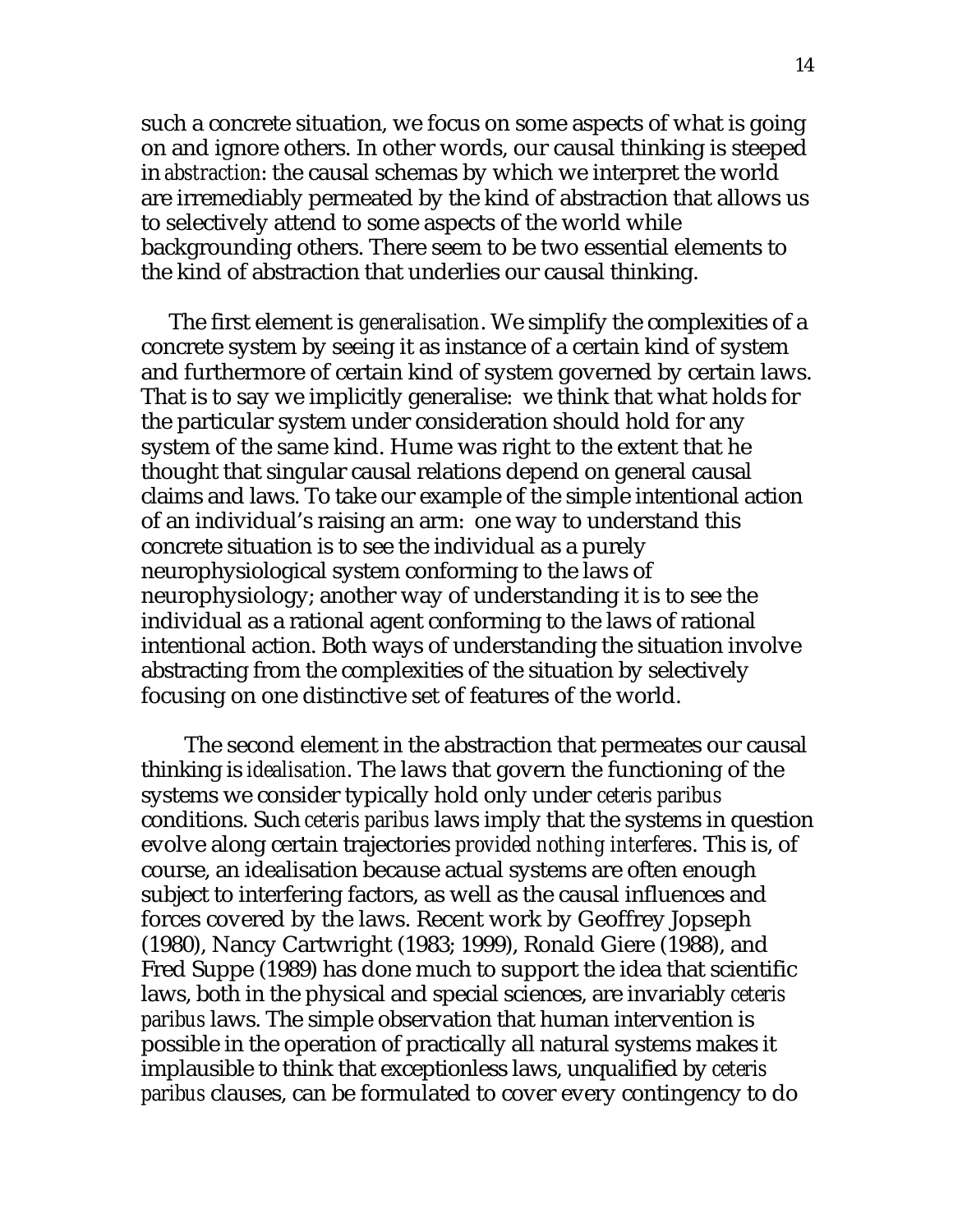with human intervation. The laws of neurophysiology, as well as the laws of rational intentional psychology, hold only under the condition that there are no external interferences, including interventions by other agents.

To capture the fact that our causal thinking about a concrete situation is permeated by these two kinds of abstraction, I shall say our causal claims must be understood as relative to a causal model of the concrete situation. I represent a *causal model* as an ordered pair  $\leq S, L$ , where first element S is the kind of system in terms of which the concrete situation is conceptualised, and the second element  $\underline{L}$  is the set of laws, typically *ceteris paribus* laws, governing the operation of that kind of system.

How exactly are causal claims about a concrete situation relative to a causal model? I want to argue that the relativity of causal claims to a model consists in the fact that the model determines the respects of similarity used in evaluating whether a putative cause makes a difference to an effect. The following definition makes this idea more precise.

*Definition 2*: A model <S, L> *generates a set of most similar worlds* to the actual world (for a putative causal condition C) consisting of the following worlds:

(i) the worlds contain a system of kind  $S$  with the same history as the actual system of kind  $S$  up until shortly before the time of <u>C;</u>

(ii) the worlds conform to the laws  $\underline{L}$  governing the systems of kind S;

(iii) the worlds are ones in which the *ceteris paribus* conditions of the laws  $\underline{L}$ , if any, hold (ie systems of kind  $\underline{S}$  evolve lawfully in the absence of interferers).

An example may help to explain the various features of this definition. Suppose we are considering whether a pattern of neuronal firings in an individual's motor cortex made a difference to the individual's arm rising on a particular occasion. To answer this question we have to consider all the most similar possible worlds generated by the neurophysiological causal model implicitly under consideration. In the first place, the most similar worlds will be like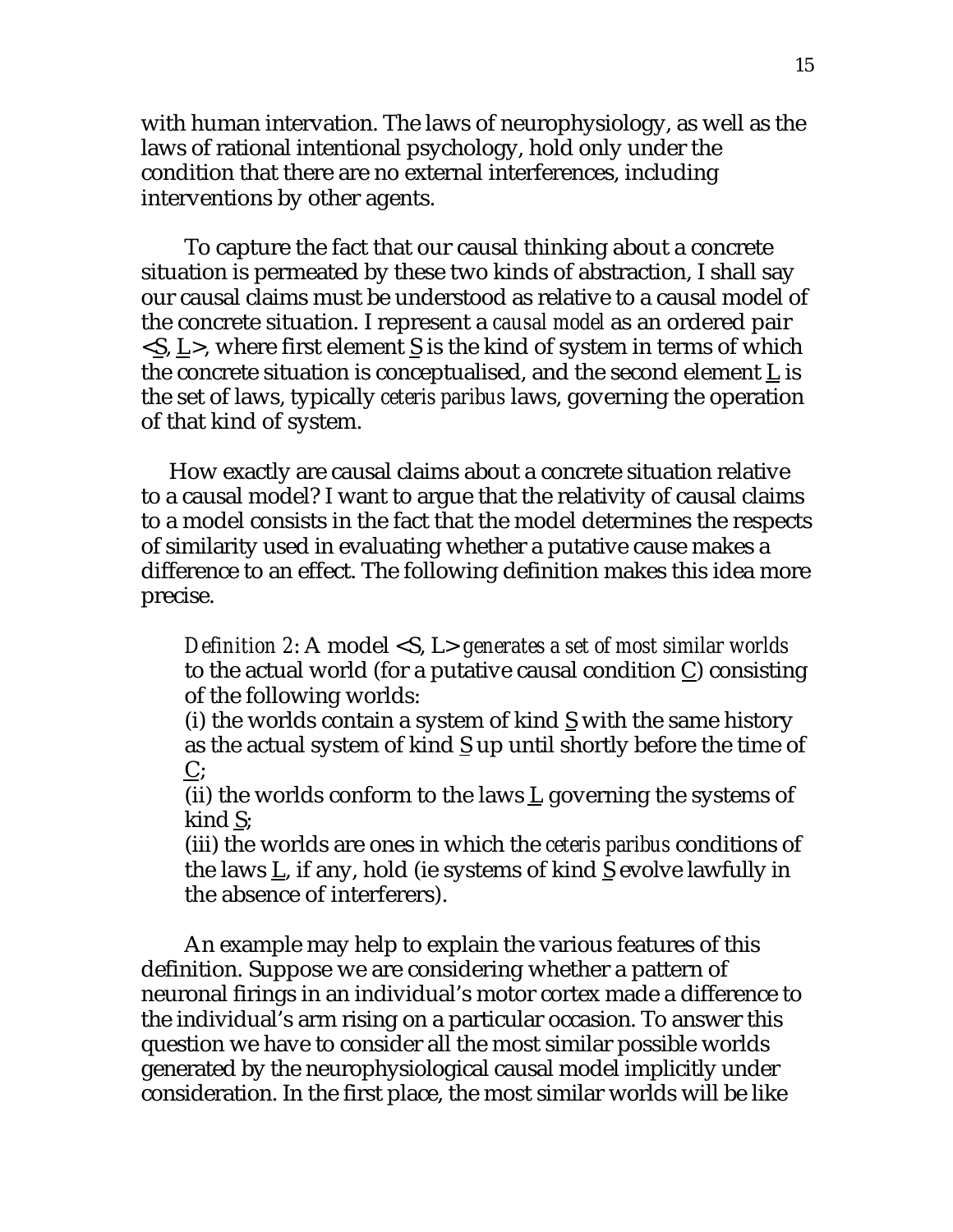the actual world in containing a human body with the appropriate nervous system. These counterpart systems do not have to be atomfor-atom identical with the actual human body, merely similar in all the respects that count from a neurophysiological point of view. Further, the counterpart human bodies should have the same history as the actual one up until shortly before the time at which the putatively causal neuronal firings took place. We need to preserve the history of the actual body in the most similar worlds so as to hold fixed every causal factor, at the level of neurophysiology, that might have influenced the arm's rising. Secondly, the most similar worlds will be like the actual world in conforming to the laws of neurophysiology that govern the functioning of human nervous system. Perhaps, laws of biochemistry and anatomy required for the operation of neurophysiological laws are to be held fixed in the these worlds. However, it would be unfaithful to the way we actually conceptualise these matters to require that the most similar worlds hold fixed extraneous laws such as those of quantum mechanics and special relativity. Thirdly, the most similar worlds will preserve the *ceteris paribus* conditions of the relevant laws. As explained above, this reflects the idealisation by which we conceptually abstract from the complexities of a concrete situation the salient features relevant to establishing a difference claim. This feature will assume greater importance in the next section and will be discussed at further length there.

In terms of the terminology just introduced, we can explain the idea that a cause makes a difference to its effect in a way that acknowledges the relativity to models.

*Definition 3*: <u>C</u> makes a difference to <u>E</u> relative to the model  $\underline{X}$  =  $\langle S, L \rangle$  if and only if every most similar C-world generated by the model is a  $E$ -world and every most similar  $\sim E$ -world generated by the model is an  $\sim \underline{E}$ -world.

The figure below represents the situation in which  $C$  makes a difference to E relative to the model X. @ represents the actual world and  $\underline{W}_x$  represents the set of most similar worlds to the actual world generated by the model  $X$ .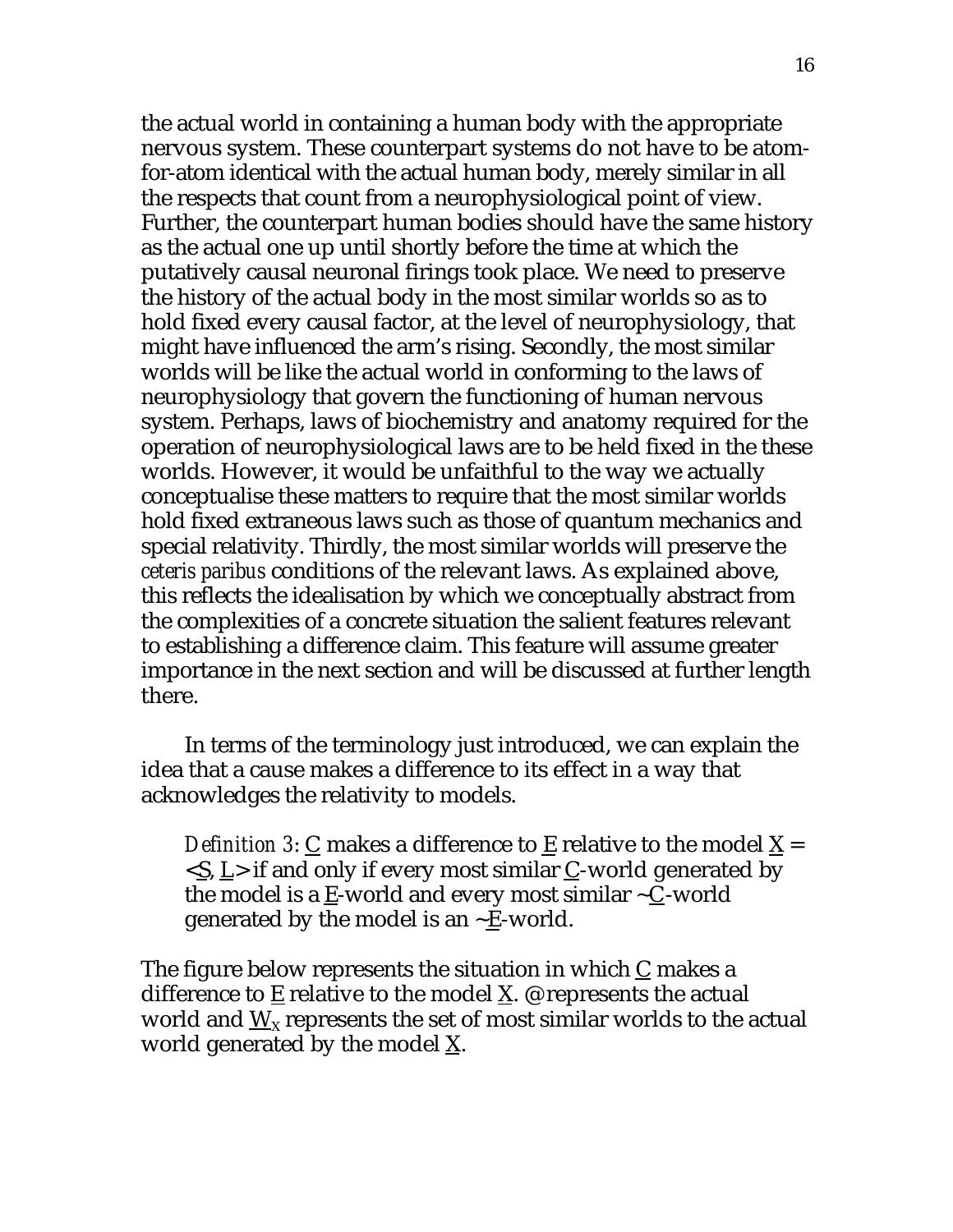

This relativised truth-condition can be conjoined with the usual truth-conditions for counterfactuals to yield the following condition:

*Definition 4:*  $\overline{C}$  *makes a difference* to  $\overline{E}$  relative to the model  $X = \langle S, \rangle$  $\underline{L}$ > if and only if  $\underline{C}$  œ-><sub>x</sub> $\underline{E}$  and ~ $\underline{C}$  œ-><sub>x</sub> $\underline{E}$ .

Here the subscript  $\underline{X}$  on the counterfactual operator signifies that the operator is defined over the set of most similar worlds generated by the model X.

Of course, this counterfactual construction is very similar to the notion of *counterfactual dependence* that plays the central role in Lewis's counterfactual theory of causation. (Lewis, 1973) It will be useful to be able to take over this terminology. But the way I will use the term is different from the way Lewis uses it in two respects. First, the notion of counterfactual dependence, as I will use it, inherits the relativity to a model of the counterfactuals that define it. The truth-conditions of counterfactuals in my theory are defined over the most similar situations *generated by a model*. Lewis's notion involves no such relativity, mostly because he assumes that the laws which govern the evolution of his large-scale possible worlds are exceptionless laws, unqualified by *ceteris paribus* conditions.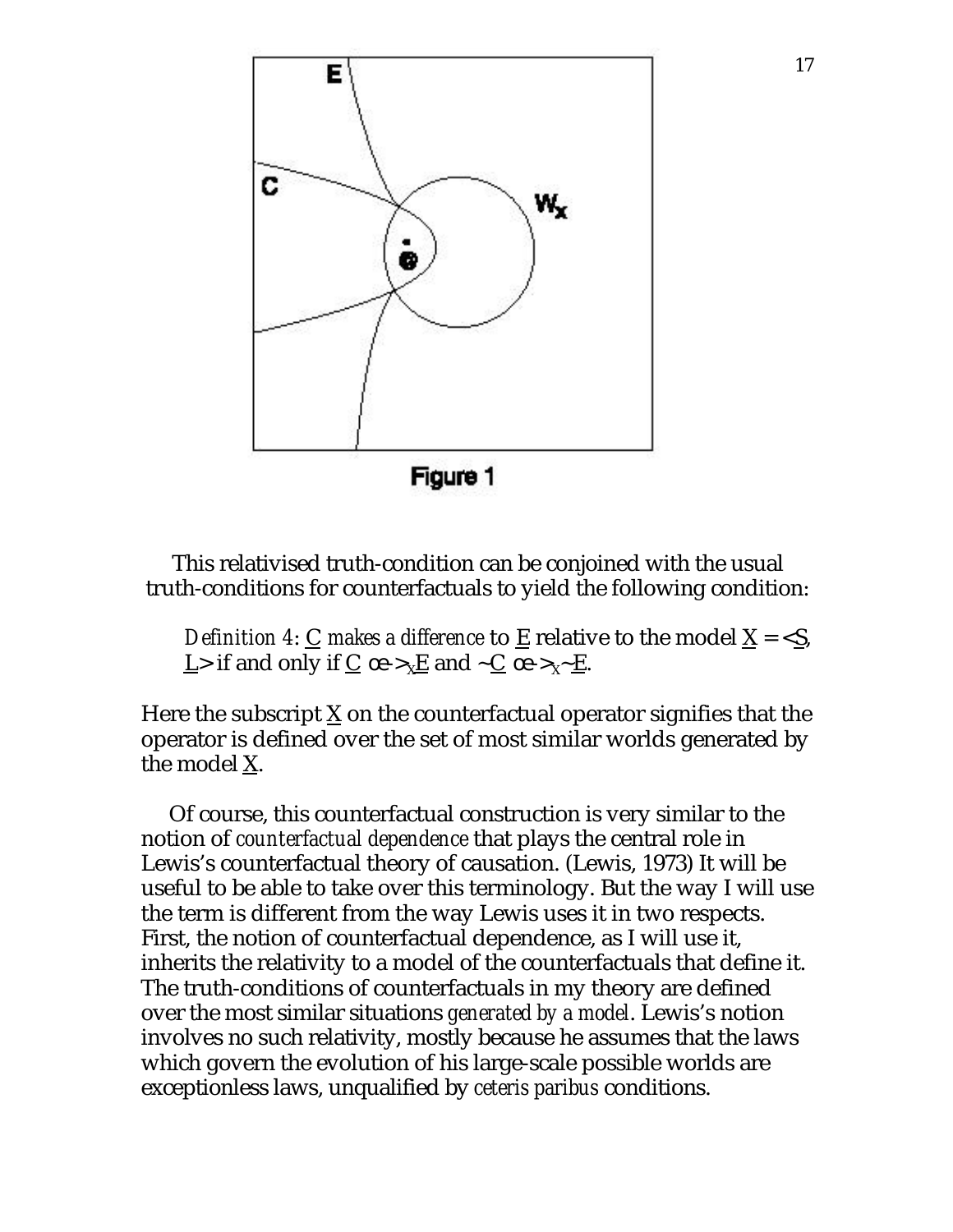Secondly, my notion of counterfactual dependence differs from Lewis's in that I reject the Centering Assumption that he imposes on counterfactuals. On his theory of counterfactuals, where an antecedent  $C$  is true, there is only one closest-antecedent world to consider—namely, the actual world. This means that the counterfactual  $C \n\t\infty$ - $E$  is true if E is true in the actual world as well as C. I believe, on the other hand, that even where C is true, the truth of  $\underline{C}$  œ-><sub>x</sub> $\underline{E}$  requires  $\underline{E}$  be true, not just in the actual world, but in all the most similar worlds generated by the relevant model X for the condition C.

Imposing this requirement enables us to maintain a useful distinction that is blurred in Lewis's theory. According to this theory, if a determinable condition  $C$  (say, my waving my arm) and a determinate condition  $\underline{C}^*$  (say, my waving my arm vigorously) both hold in the actual world, the fact that some condition  $E$  (say, my attracting the attention of a taxi driver ) counterfactually depends on a determinate condition  $\underline{C}^*$  implies that  $\underline{E}$  counterfactually depends on the determinable C. But a theory of causation should be able to say that a condition  $E$  (my attracting the taxi driver's attention) was

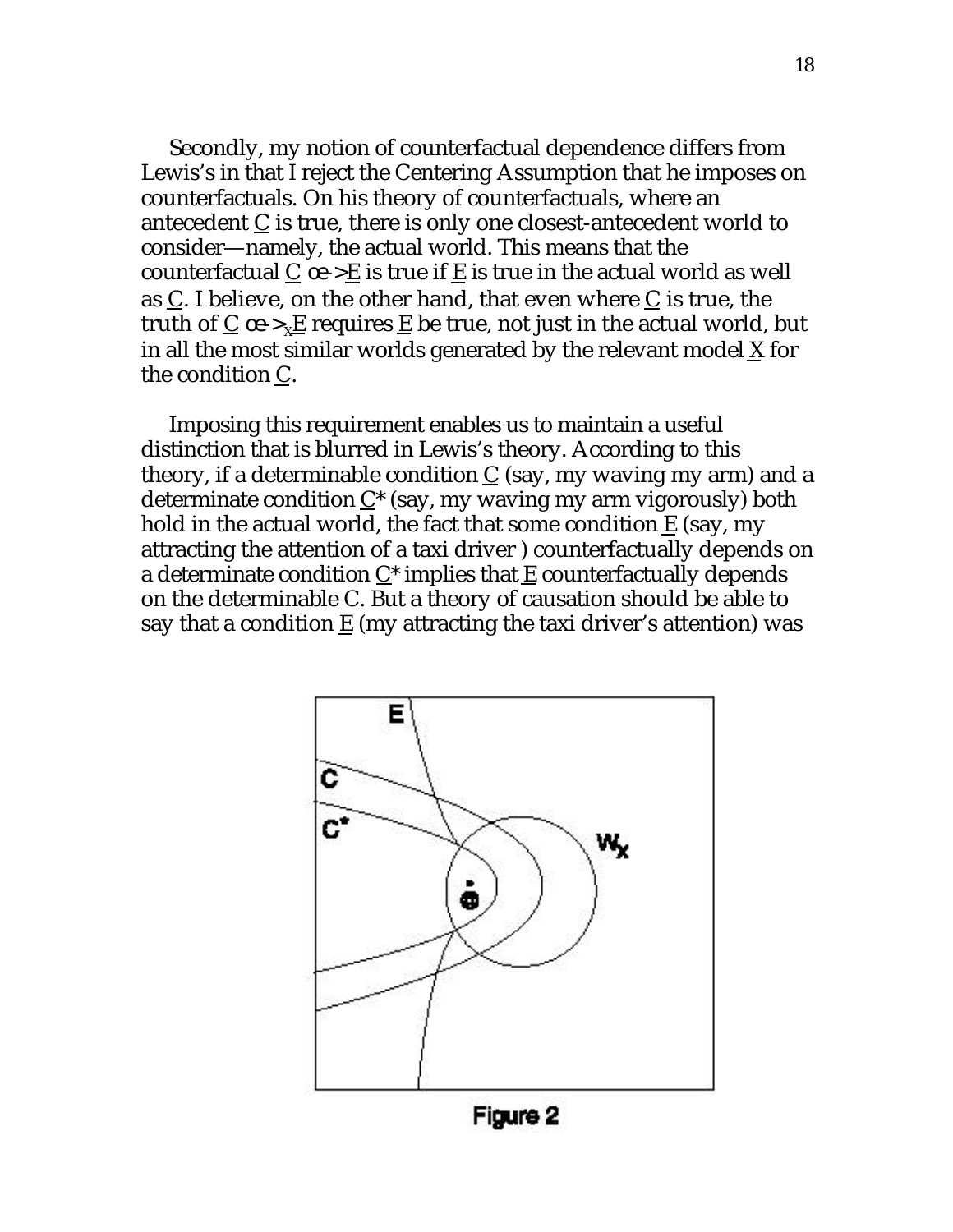caused by the determinate condition  $C^*$  (my waving my arm vigorously) and not by the determinable condition  $C$  (my waving my arm *simpliciter*). By requiring that the counterfactual  $\underline{C}$  œ- $\succ_x \underline{E}$  holds non-trivially as well as  $\sim \underline{C} \propto v \sim E$ , we can draw this distinction. The diagram above shows the case where Lewis's theory implies that  $E$ counterfactually depends on  $C$  because it depends on  $C^*$ , but my theory implies that  $\underline{E}$  counterfactually depends on  $\underline{C}^*$ , but not on  $\underline{C}$ .

This account of making a difference allows that two distinct kinds of conditions can make a difference to a piece of behaviour relative to different models. Relative to a neurophysiological causal model, for example, it may be certain neuron's firing in the motor cortex that make a difference to the agent's raising of the arm. While relative to an intentional causal model, it may be the agent's reasons, consisting in a complex of a belief and desire—say, the desire to catch a taxi-driver's attention and the belief that the best way of doing so is to raise an arm— that cause the agent's raising of the arm.

A diagrammatic representation will help to make the point. The following diagram represents a logical space of possible worlds finegrained enough to model the lawful evolution of a single individual, considered both as a rational agent and as a neurophysiological system. In this diagram  $W_N$  represents the set of most similar worlds generated by a neurophysiological causal model N; and  $W_{I}$ represents the set of most similar worlds generated by an intentional causal model I. These are different sets of possible worlds, as the things that have to be held fixed in considering the evolution of an individual as rational agent are different from the things that have to be held in considering the evolution of the individual as a neurophysiological system. (For a start, different *ceteris paribus* laws have to be held fixed, as do different kinds of history of the individual.) The actual world  $\varphi$  is included in the overlap of these sets of possible worlds, as the particular individual is both a rational agent and a neurophysiological system. In the diagram,  $\underline{A}$  is the action of raising an arm,  $\overline{R}$  is the state of having reasons for performing  $\underline{A}$ , and  $\underline{NF}$  is the state of having certain neurons in the motor cortex fire. The diagram shows that the following counterfactuals are true.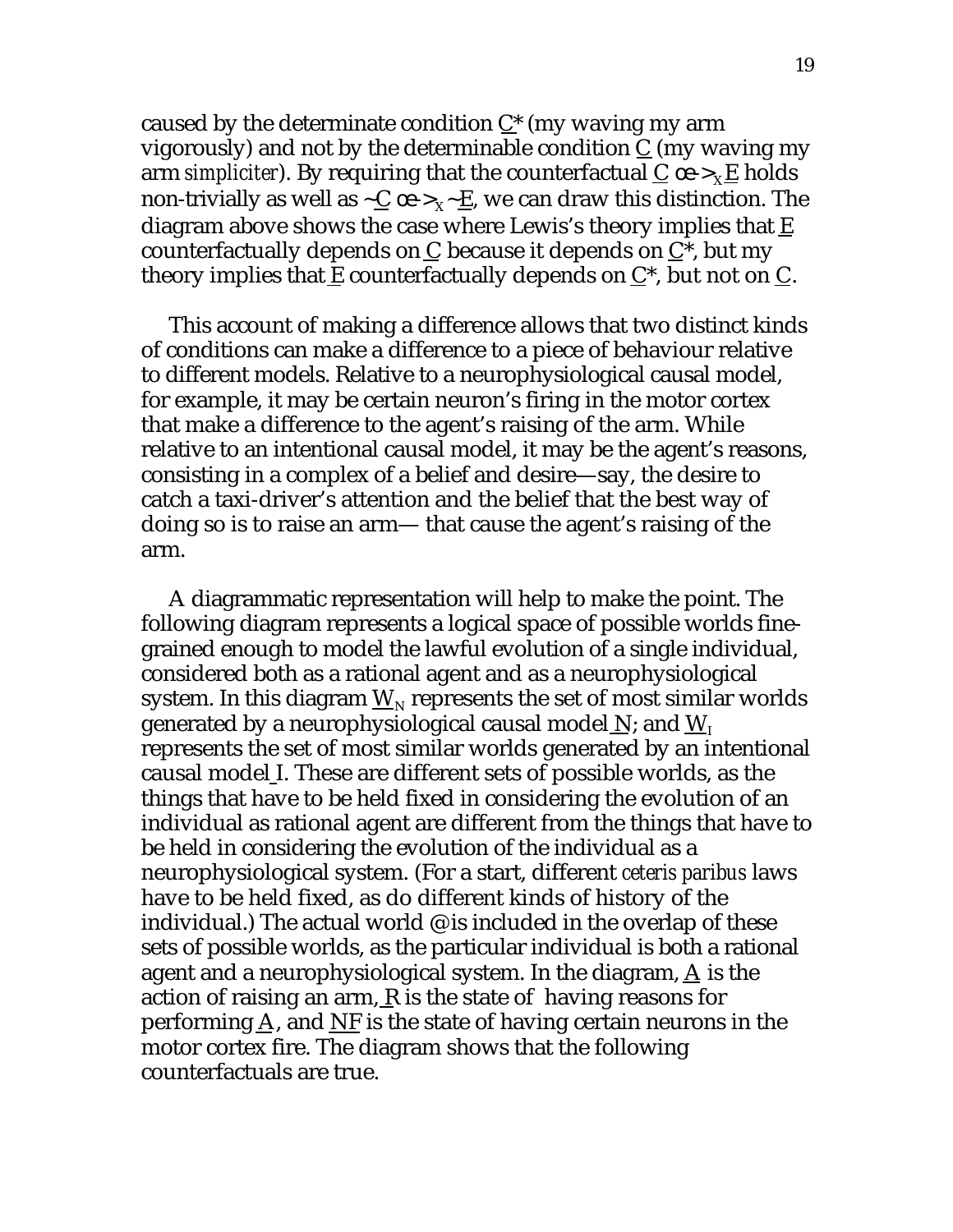

$$
\frac{\text{NF}}{\text{R}} \,\text{ce} \rightarrow_{\text{N}} \underline{\text{A}} \text{ and } \sim \underline{\text{NF}} \,\text{ce} \rightarrow_{\text{N}} \sim \underline{\text{A}} \underline{\text{R}} \,\text{ce} \rightarrow_{\text{I}} \underline{\text{A}} \text{ and } \sim \underline{\text{R}} \,\text{ce} \rightarrow_{\text{I}} \sim \underline{\text{A}}
$$

Relative to the intentional model  $I$ , the action  $\underline{A}$  counterfactually depends on reasons  $\mathbf{R}$ ; but relative to the neurophysiological model  $N$ , it depends on neural firing NF.

### **5. CAUSATION FUNCTIONALISED**

If causation simply consisted in making a difference, as explicated in terms of counterfactual dependence, the falsity of the exclusion assumption could be demonstrated quite straightforwardly with an example such as the one above. But we cannot proceed so quickly. The notion of counterfactual dependence does not constitute the whole of the concept of causation. Indeed, in my view, the existence of a counterfactual dependence is merely the surface marker of a deeper phenomenon that really counts as causation. I have tried to show elsewhere (1989;1996) that examples involving actual or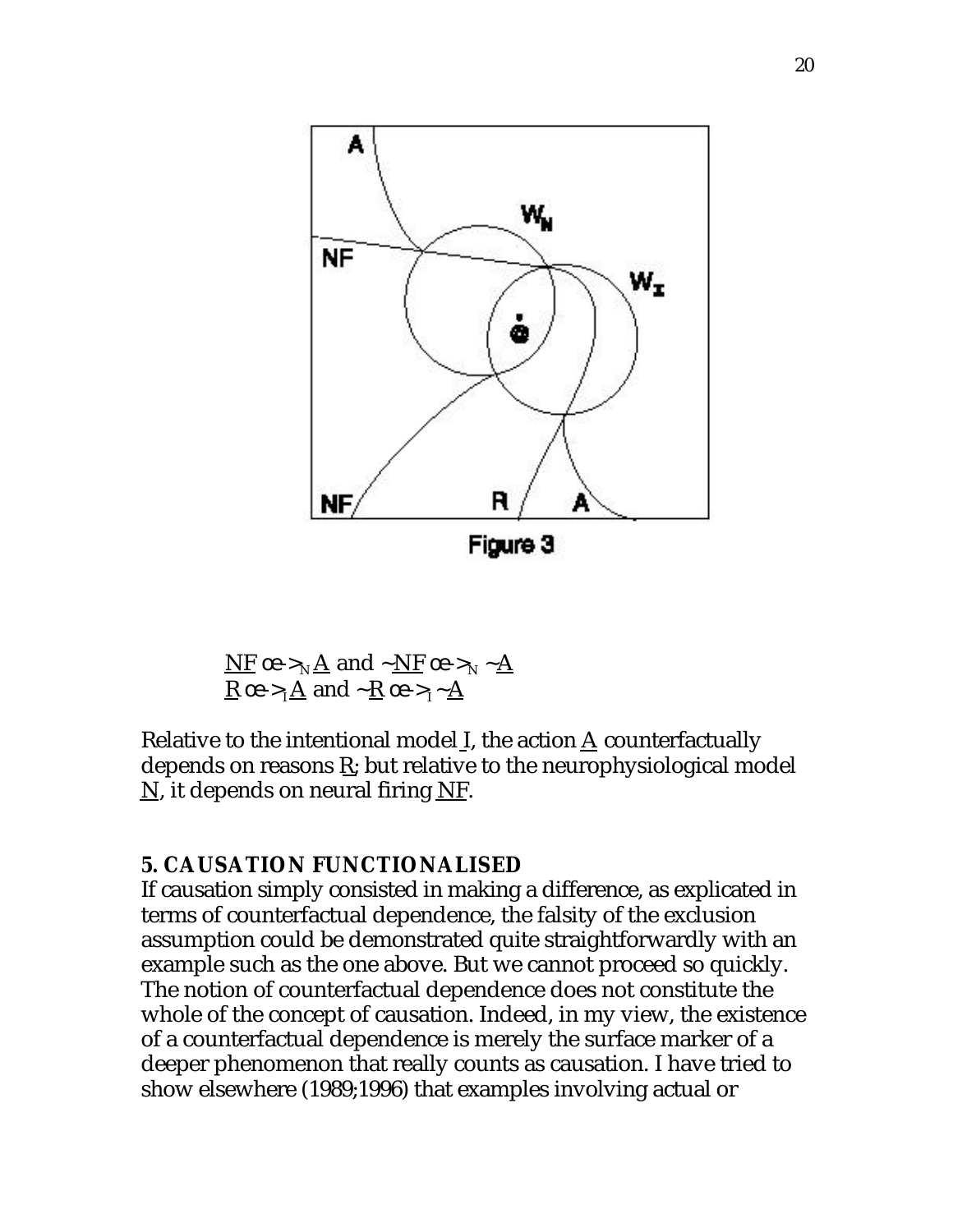potential pre-emption demonstrate the impossibility of analysing causation in terms of counterfactual dependence.

To illustrate this point, consider Harry Frankfurt's (1969) wellknown pre-emption example, which I shall call the Stand-by Intervener. A neuroscientist wants an individual Jones to raise his arm. She hopes that Jones, left to himself, will do so. By reading his brain, she can predict what he will do if left to himself. If she reads that he will do what she wants, she does nothing further. But if instead she reads that he will not do as she wants, she takes control, manipulating his brain and nervous system to produce the desired behaviour. As it happens, Jones' brain is in the state that would normally lead to his raising his arm; and indeed he does raise his arm and the neuroscientist remains idle. In this case, the state of Jones' brain state is a pre-empting cause of his behaviour and the idle neuroscientist is a pre-empted backup.

Such examples pose special problems for purely counterfactual theories of causation. Suppose we tried to analyse causation in terms of counterfactual dependence in the following terms: condition  $C$  is a cause of a distinct condition  $E$  relative to the model  $\underline{X}$  if and only if  $\underline{C}$  makes a difference to  $\underline{E}$  (or, alternatively,  $\underline{E}$  counterfactually depends on C) relative to this model. Such an analysis would be refuted by the Stand-by Intervener, if the model in question identified the relevant system as Jones' brain conjoined with the stand-by neuroscientist. For in this case no counterfactual dependence would hold between Jones' brain state and his behaviour with respect to the most similiar worlds generated by this model. It would be true that, given Jones was in the brain state, he had to raise his arm. But it would not be true that if he had not been in this brain state, he would not have raised his arm: for if he had not been in that brain state, the neuroscientist would have intervened to ensure that he behaved in the desired way.

One way of overcoming this particular kind of difficulty has been explored by Lewis (1973;1999). It amounts to analysing causation in terms of chains of stepwise counterfactual dependences. Adapted to the present framework, the suggestion is this:  $C$  is a cause of a distinct condition E relative to the model X if and only if running from C to E is a chain of stepwise counterfactual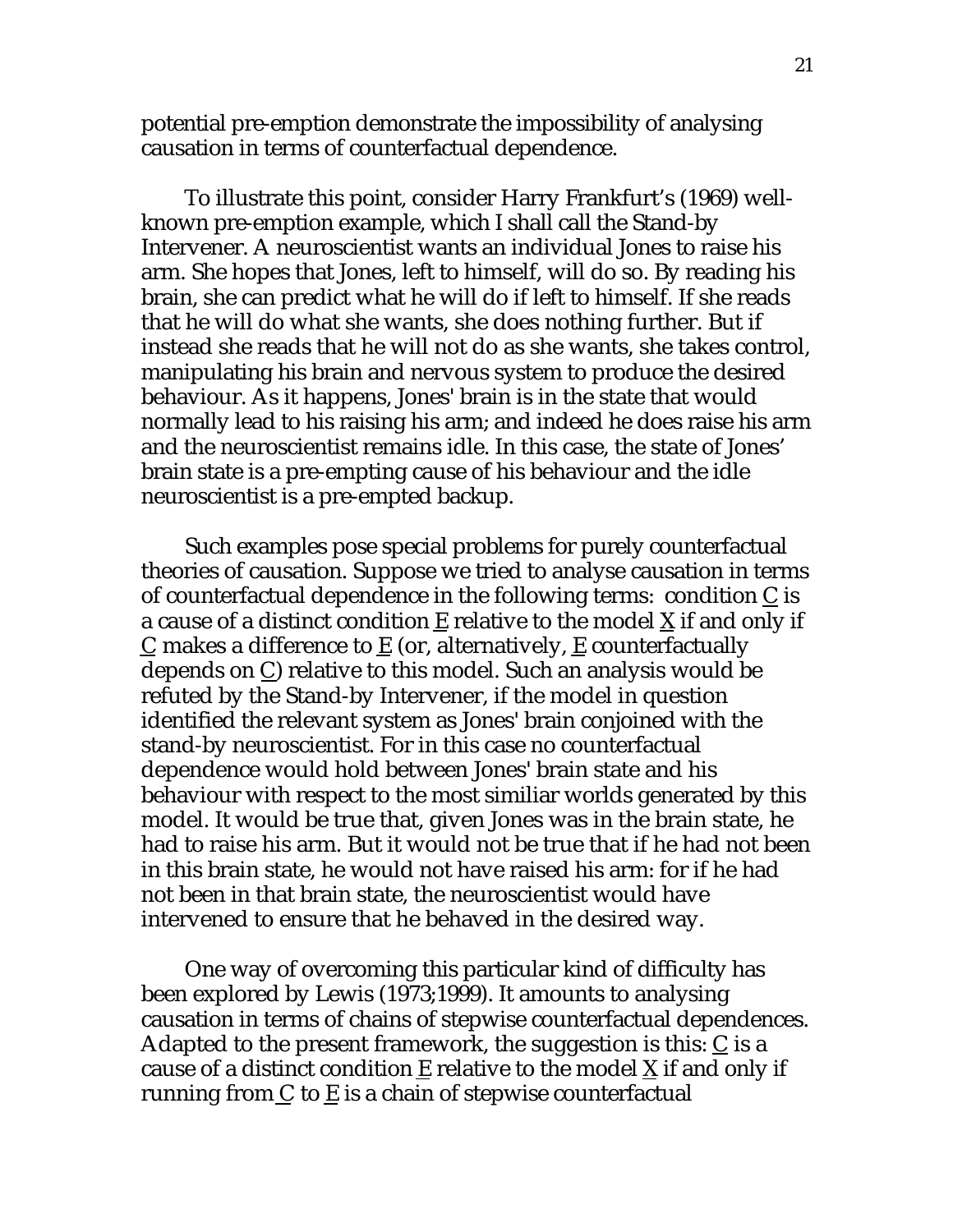dependences that hold relative to this model. Lewis has pointed out that a careful examination of this example reveals an event that constitutes an intermediate step in a chain of counterfactual dependences between Jones' initial brain state and his behaviour. Consider a time after the neuroscientist has read Jones' brain but before she would intervened if the reading had been different. Occurring at this time is a complex event consisting of Jones' brain state at that time combined with the neuroscientist's decision not to intervene. This complex event is counterfactually dependent on Jones' initial brain state; and Jones' behaviour is, in turn, counterfactually dependent on it. Thus, we have a chain of stepwise counterfactual dependences, and so causation, as required.

This ingenious idea does not, however, deal satisfactorily with all the problem cases. Consider a modification of the Stand-by Intervener Case, which I call the Active Intervener. The neuroscientist is still concerned to ensure that Jones raises his arm. She can still read his brain to determine whether, left to himself, he will raise his arm. However, if she reads that his brain is in the state that would normally lead to his raising his arm, she seizes control of his brain; she intervenes to prevent the brain state from having its immediate effect and then, further along the usual causal pathway, to ensure that he does raise his arm after all. On the other hand, if she reads that Jones is in some other brain state, she does nothing at all, thus ensuring that he does not raise his arm. As it happens, Jones' brain is in the state that would normally lead to his raising his arm. The neuroscientist intervenes to prevent this brain state from having its normal effects and then causes him to raise his arm by a non-standard causal route.

The Active Intervener is a counterexample to the sufficiency of the hypothetical analysis, whereas the Stand-by Intervener is a counterexample to its necessity. On the assumption that the model under consideration identifies the relevant system as including the neuroscientist's presence, which is accordingly held fixed in the most similar worlds genertaed by the model, there is a counterfactual dependence between Jones' brain state and his raising his arm. For, given that Jones was in the brain state, the neuroscientist's interventions guaranteed that he would raise his arm; and if he had not been in this brain state, she would not have intervened, ensuring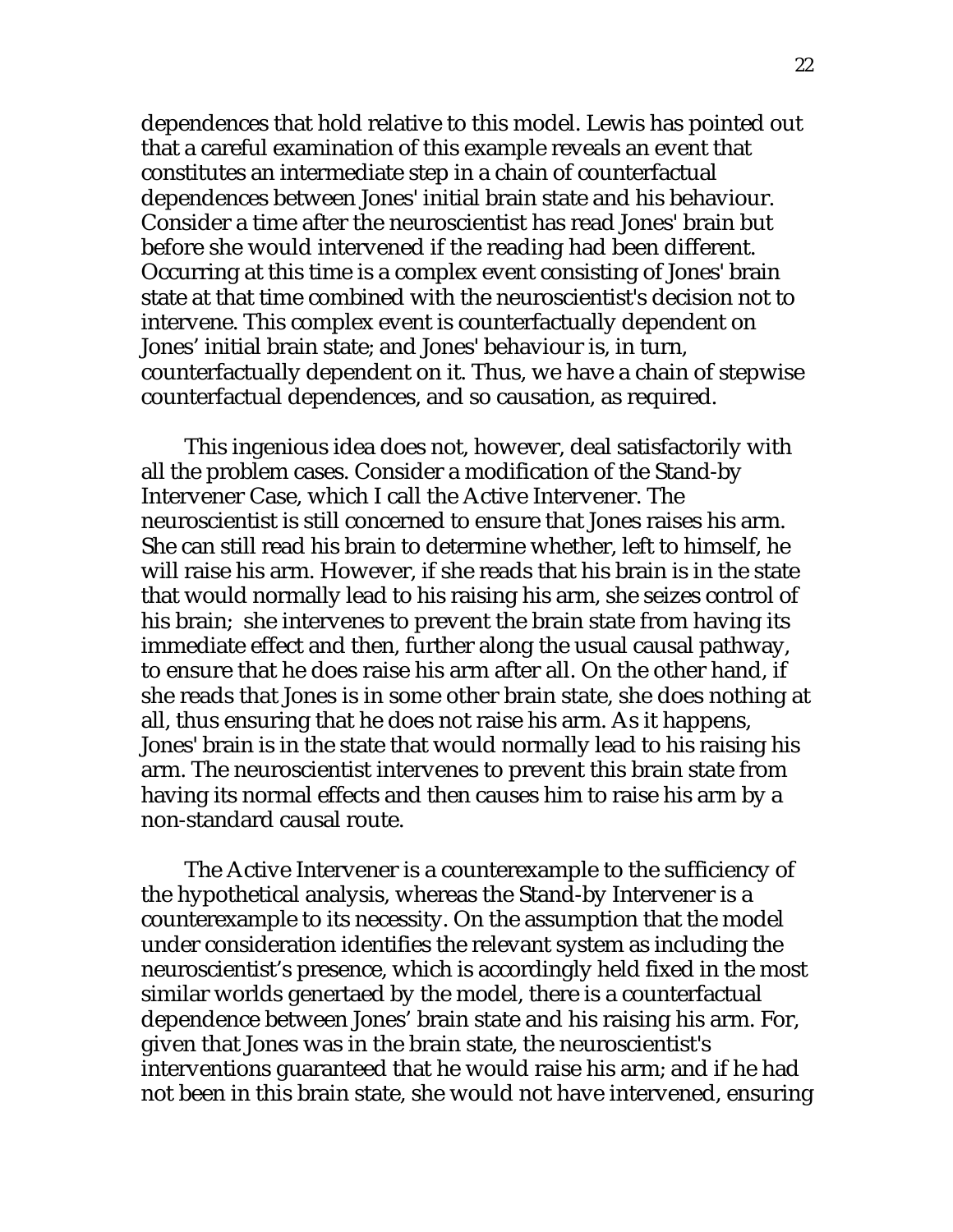that he would not raise his arm. So there is a counterfactual dependence and so, *a fortiori*, a chain of counterfactual dependences between the two events. The problem for the hypothetical theory is that the counterfactual dependence is not matched by a corresponding causal connection. Jones's brain state did not cause him to raise his arm; rather it was the neuroscientist's interventions that caused him to do so. (The fact that Jones' initial brain state caused the interventions does not entail the required causal conclusion, as the transitivity of causation cannot be taken for granted here.)

How are we to understand such examples? The key to understanding them lies, I think, in realising that the examples involve the presence of an actual or potential intervener—the neuroscientist. It is very natural to think of her presence as an interfering factor of the kind that should be excluded by a proper identification of the relevant system. If we model the situations in this way to exclude the neuroscientist from the relevant systems, treating her acts as interfering factors, the resulting counterfactual dependences are particularly well suited to establishing causal conclusions. For example, if the most similar possible worlds generated by a model of the Stand-by Intervener example hold fixed the absence of the neuroscientist, then there will, after all, be a counterfactual dependence between Jones' initial brain state and his behaviour. This counterfactual dependence reflects the causal relation that exists between these events.

But how does the fact that this counterfactual dependence exists in a *hypothetical* situation that abstracts away from the presence of the neuroscientist help to identify the causal relations in the *actual* situation in which she is very much present? The answer is that there is a type of process picked out by the counterfactual dependence defined for the system of brain-*minus*-intervener and a process of this type can exist in the system of brain-*plus*-intervener. The process in question is a temporally ordered sequence of events taking place in Jones' brain and nervous system. It might consist of a sequence of events such as this: certain neurons fire in Jones' motor cortex, spikes run down his spinal cord, certain motor neurons fire in his spinal cord, a spike runs along these neurons to muscles in his arm, these muscles contract and so on. This very process may hold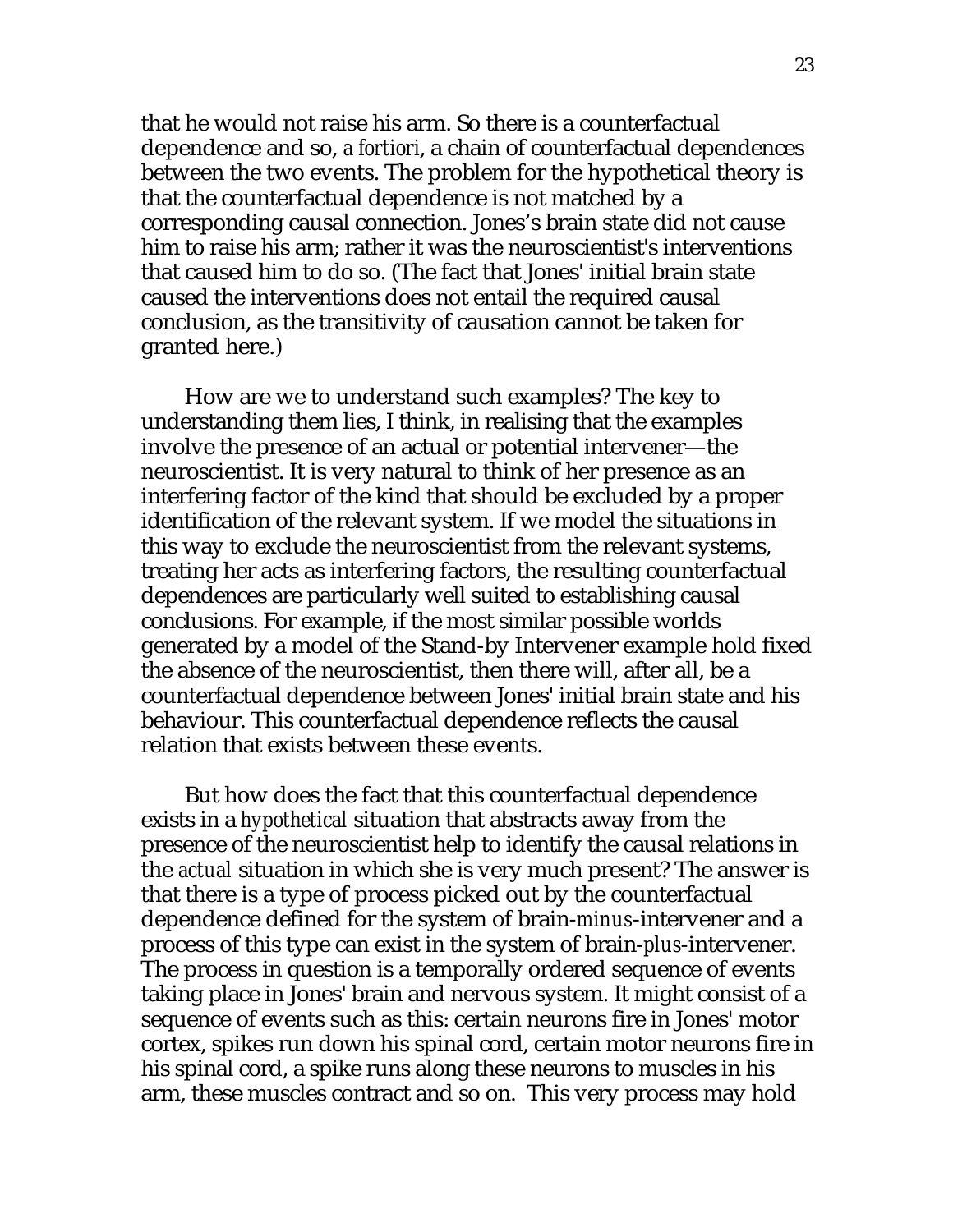between Jones' initial brain state and his behaviour in the actual circumstances of the Stand-by Intervener example, even though the presence of the neuroscientist frustrates a corresponding counterfactual dependence between them. The existence of this process represents a very good reason for thinking that the two events in question are causally related in the actual circumstances.

There are several ideas used in this informal argument that require clarification. An important one is the idea of a process picked out by a counterfactual dependence.

*Definition 4*: The counterfactual dependence of E on C relative to the model X *picks out a process* (a temporarily ordered sequence of events) if and only if the process is present in all the most similar C-worlds generated by the model that are  $E$ worlds and is absent in all the most similar  $\sim$  C-worlds generated by the model that are  $\sim$ E-worlds.

With this notion in hand, we can capture the above informal reasoning about causation in the following definition.

*Definition 5*: The condition C is *a cause* of the distinct condition E relative to the model X of an actual situation if and only if (i)  $E$  counterfactually depends on  $C$  relative to the model; (ii) this counterfactual dependence picks out a process; and (iii) this process connects  $\underline{C}$  and  $\underline{E}$  in the actual situation.

The intuitive idea behind this analysis is easy enough to understand when it is applied to particular examples. Here are the steps we should go through in determining whether Jones's brain state is a cause of his behaviour in the Stand-by Intervener and Active Intervener examples. First, let us assume that the relevant system we are considering consists of Jones' nervous system, minus the presence of the neuroscientist. It is natural to generalise over systems of this kind and to regard the neuroscientist as an actual or potential intefering factor. Now we ask about this system of Jones's brain-minus-intervener whether there would be a counterfactual dependence between his brain state and his behaviour, relative to the model under consideration. If the answer is 'No', we can conclude immediately that there's no causal relation. If the answer is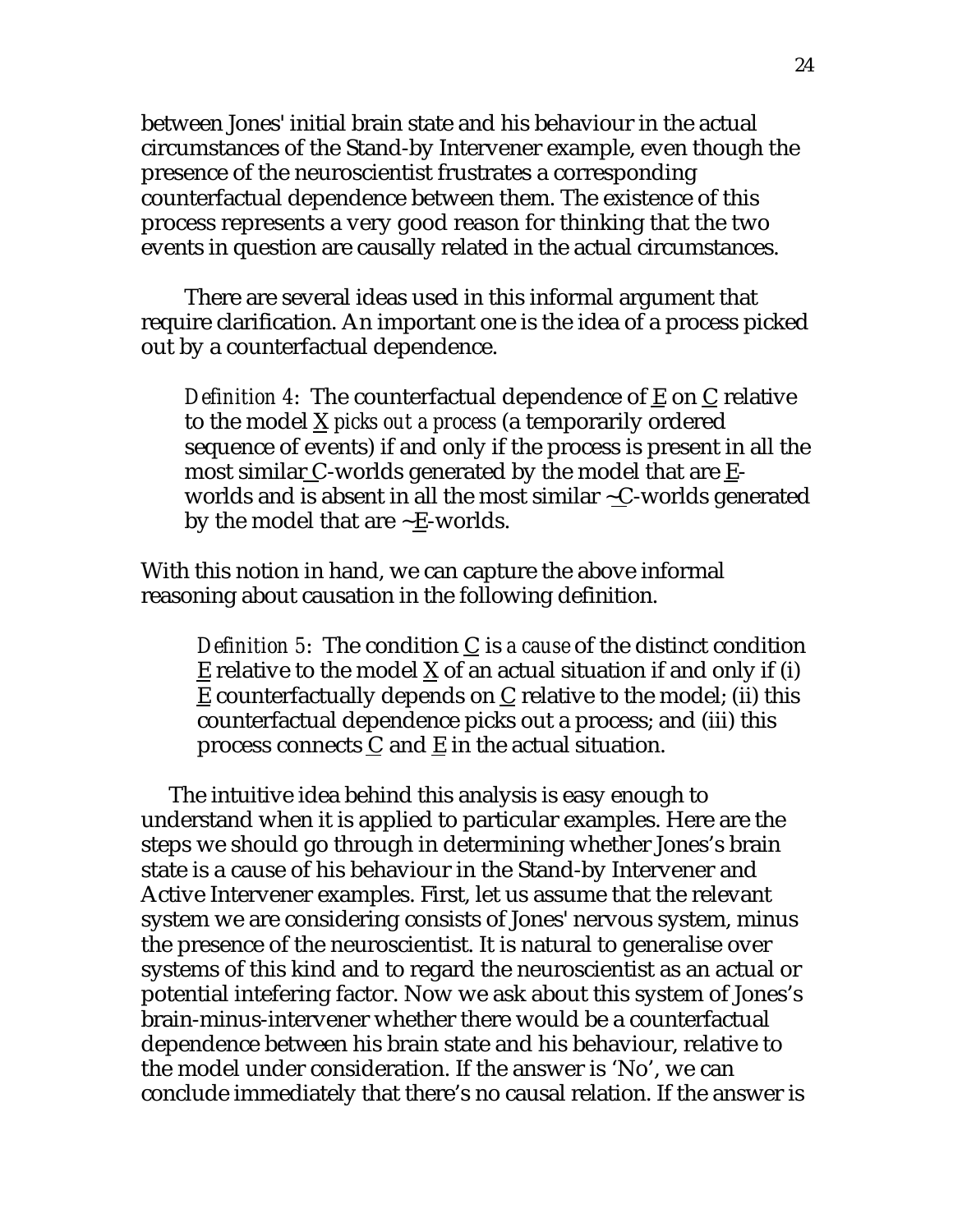'Yes', as we find to be the case with both the examples, we proceed to ask the following question: does the counterfactual dependence pick out a process? If the answer is 'No', we can conclude that there's no causal relation. If, on the other hand, the answer is 'Yes', as is the case with both these examples, we proceed to ask the final question: does this process exist in the actual situation? If the answer is 'No', there's no causal relation between Jones' brain state and his raising his arm. If, on the other hand, the answer is 'yes', we can conclude that there is a causal relation. In the particular examples in question, there is a process picked out by the counterfactual dependence in the system of brain-minus-intervener. It is the sequence of events occurring in Jones' nervous system that was described earlier. A process of this same type exists in the actual situation of the Stand-by Intervener. So we can reason that there is a causal relation between his brain state and his behaviour. However, no process of this type exists in the actual situation of the Active Intervener. Accordingly, we can reason that there is no causal relation between the two events in this case. These conclusions are the intuitively correct ones.

At this point I should try to answer an obvious objection to this account of causation. The objection is that the account is vitiated as a reductive analysis by its implicit appeal to the causal notion of an interferer in a system. The notion of an interferer enters the account in several places. For instance, to work out whether a causal relation exists in an actual situation, the account says we have to identify the situation as involving a certain kind of system and consider how the system would evolve in conformity with its laws in the absence of any interfering factors. But what does it mean for some factor to be an interfering factor? Without being overly precise about the matter, one can say that an interfering factor in a system is any factor having an independent causal history which would, if present, introduce new causal processes into the system. (On this understanding, human interventions into a system are paradigm interferers.) Evidently, the notion of an interferer is a causal notion. So the use of this causal notion seems to introduce a vicious circularity in the analysis.

My reply to this objection is to concede that the notion of an interferer is indeed a causal notion, but to argue that this fact does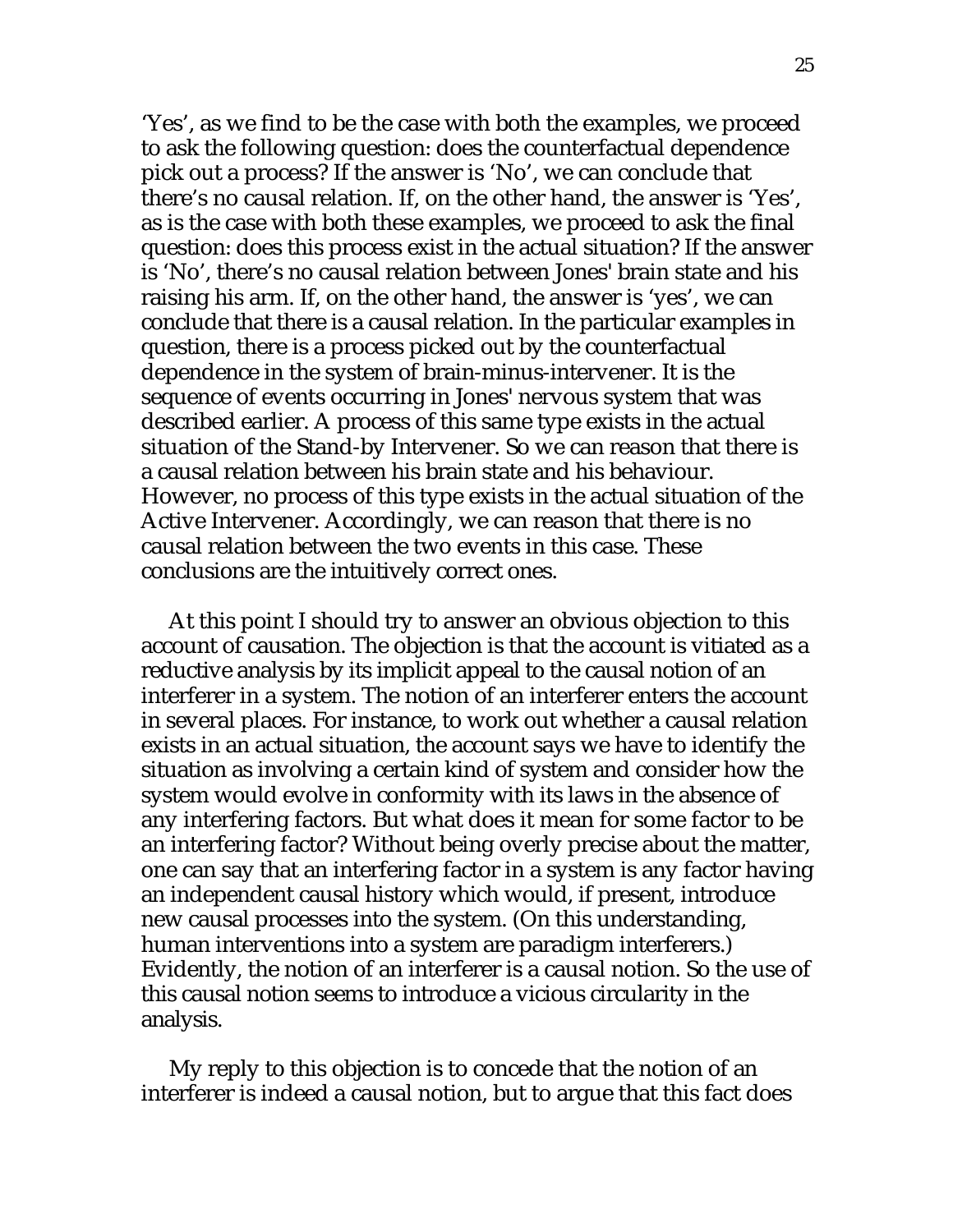not vitiate the account. An enlightening way to understand the account is to see it as analysing kinds of causal relations in terms of their functional roles. Thus, an alternative formulation of the analysis runs like this: the causal relation between the condition C and the distinct condition E relative to the model X is the process that is picked out by the counterfactual dependence holding between C and  $E$  relative to the model. Roughly speaking, the analysis identifies a causal relation as the unique process that occupies a certain counterfactually defined role.

It is useful to compare this analysis with functional-role analyses of mental states of the kind advanced by early identity theorists like Armstrong and Lewis. According to such analyses, the mental state of belief is to be understood as the state that occupies the characteristic functional-role associated with belief. (An even better comparison is with the relativised functional-role analyses that Lewis (1980) offered in response to the multiple realisation problem. On the relativised analysis, a belief for kind K is the state that occupies the belief functional role in kind  $K$ .) Of course, my intention is not to endorse such analyses. My point is simply that it was not a good objection to such functional-role analyses that the specification of the functional role of one mental state would invariably advert to other mental states. (For example, the specification of the functional role of belief would have to accommodate the fact that beliefs typically cause behaviour only in conjunction with other mental states like desires.) The concepts of different kinds of mental states are interconnected, and so have to be functionally analysed as collective wholes. But this fact is not a problem for the functional-role theorists who identified mental states, not with a functional role, but with the state that occupies the role. Provided the state that occupies the given functional role is not itself mental in character, the functionalrole analysis is not vitiated by circularity.

Correspondingly, the proposed account of causation should be viewed as offering functional-role analyses of kinds of causal relations. To be sure, in specifying the functional role of a certain kind of causal relation, we must advert to other causal relations, such as those involved in the operation of interferers. However, the interdependence of causal concepts does not harm the theory, because a causal relation is identified, not with its functional role, but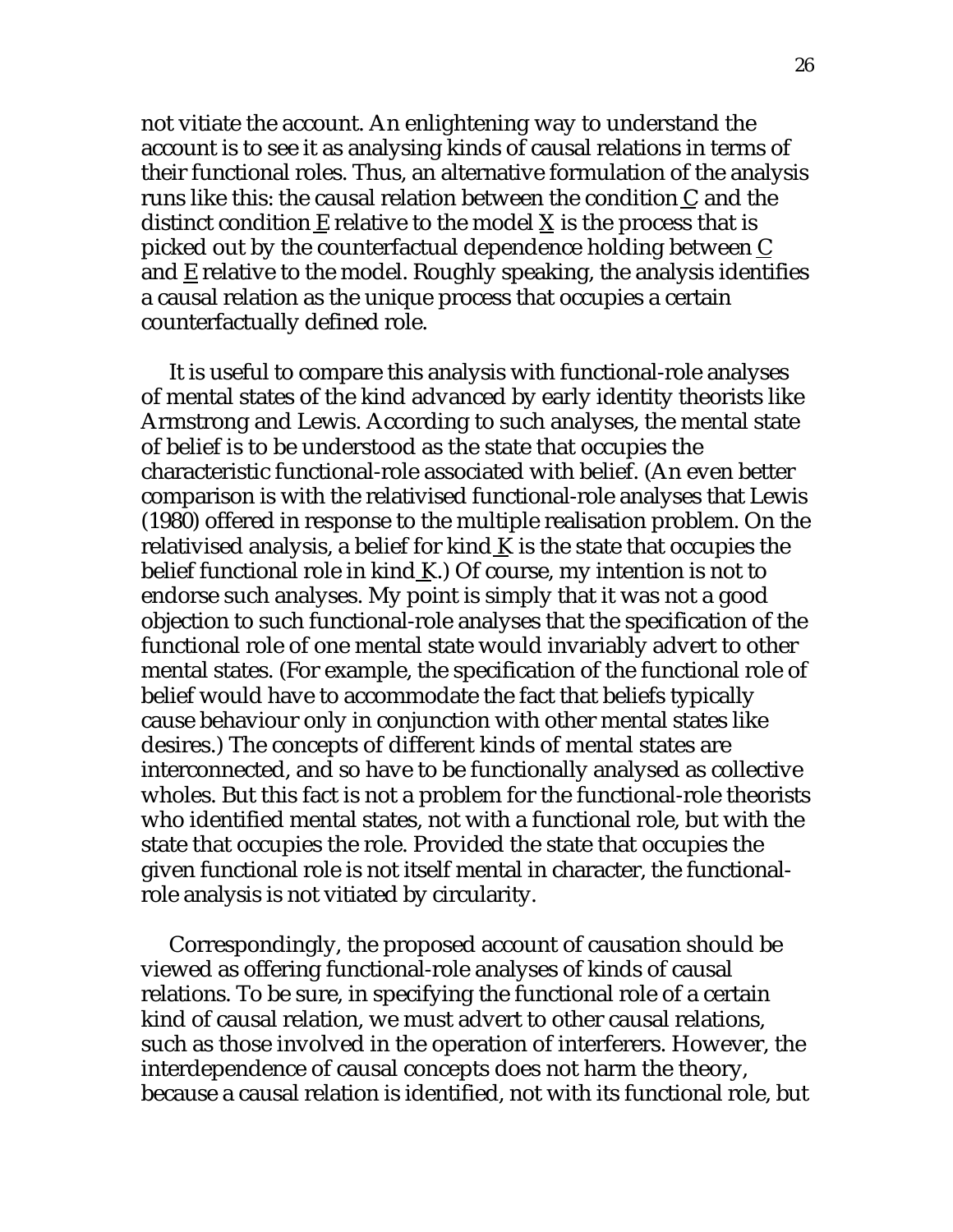with the process that occupies the functional role. Since such processes are causal-free entities, being temporally ordered sequences of events or states, the functional-role analyses of causal relations are innocent of any vicious circularity.

### **6. TWO CAUSAL MODELS OF BEHAVIOUR**

In this section I shall consider how this functional-role acccount of causation can be applied to the problem of the causation of behaviour. I shall argue that the account permits different but nonexclusive causal models of behaviour and that these causal models pick out distinctive causal pathways to behaviour .

Let us consider the different ways in which we can understand the causal processes involved in our illustrative action of raising one's arm with the intention of signalling a taxi. As we have seen, one way of understanding these processes is in terms of a neurophysiological model that abstracts from complexity of the situation by conceptualising the individual agent as a nervous system governed by the idealised laws of neurophysiology. In this model, determining the causes of the individual's behaviour requires looking for a condition that makes a difference to the behaviour with respect to the most similar worlds generated by the model. Let us suppose that certain neuron firings in the individual's motor cortex make a difference to his behaviour in the counterfactual dependence sense explained earlier. The next stage is to determine whether the counterfactual dependence would pick out a process. It is plausible to think that it would pick out a process consisting of the familiar sequence of events: certain neurons fire in the agent's motor cortex, spikes run down to his spinal cord, certain motor neurons fire in his spinal cord, a spike runs along these motor neurons to muscles in his arm, these muscles contract, and so on. Finally, if this process obtains in the actual situation where the agent raises his arm, then it is true, relative to this model, that the neurons' firing in his motor cortex caused his behaviour.

As we have also seen, there is another way of understanding what goes on when an agent performs the intentional action of raising his arm. This is in terms of an intentional causal model which abstracts from the complexities of the situation by conceptualising the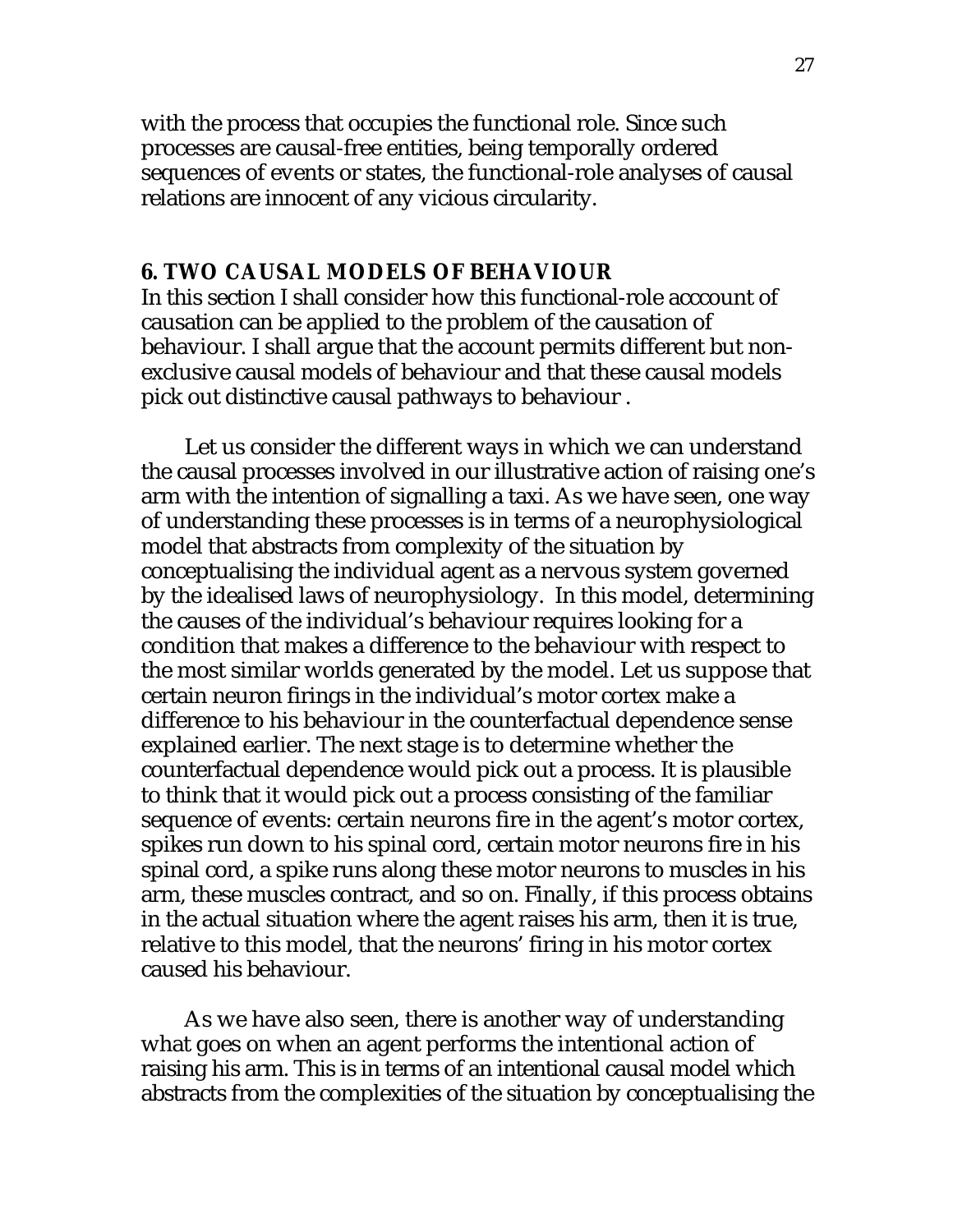individual as a rational agent governed by the idealised laws of rational intentional action. In this intentional model, determining the cause of an individual's raising his arm requires locating some condition that makes a difference to this behaviour with respect to the most similar worlds generated by the model. The obvious candidate for the condition are the mental states that are the agent reasons for raising his arm— perhaps his desire to catch a taxidriver's attention and the belief that the best way of doing so is to raise one's arm. The next question to ask is whether the counterfactual dependence between his reasons and behaviour picks out a process. It is plausible to think that there is some process such as this: the agent makes a practical evaluation on the basis of his beliefs and desires, he forms an all-things-considered evaluation, he forms an intention to raise his arm, and he raises his arm. If this process exists in the actual situation in which the agent raises his arm, then it is true, at least with respect to this model, that his reasons caused him to raise his arm.

It has sometimes been claimed that, in view of the central role that considerations of rationality play in the intentional model, it is not, properly speaking, a causal model at all. This is the position of many Wittgensteinians who argue that reasons cannot be causes. One Wittgensteinian argument is that agents' reasons are logically connected to their actions in a way that causes cannot be connected to their effects. Another argument is that the laws governing rational intentional action are cluttered with*ceteris paribus* conditions, unlike the strict laws governing genuine causal interactions. In my opinion, these arguments have long been refuted by Davidson (1963) and others. (See J. Bishop, 1989 for discussion.) The replies to these arguments I favour are these. First, some events are described in terms their of causes, but this does undermine the standing of the causal statements involving them. Sunburn is an event described in terms of its causes, but it is still true and informative to say 'Exposure to the sun caused Flora's sunburn'. Secondly, the laws governing straightforwardly physical causal interaction are no less cluttered with *ceteris paribus* conditions than the laws of rational action.

There are also compelling positive arguments in support of the claim that reasons can be causes. Davidson, for instance, offered one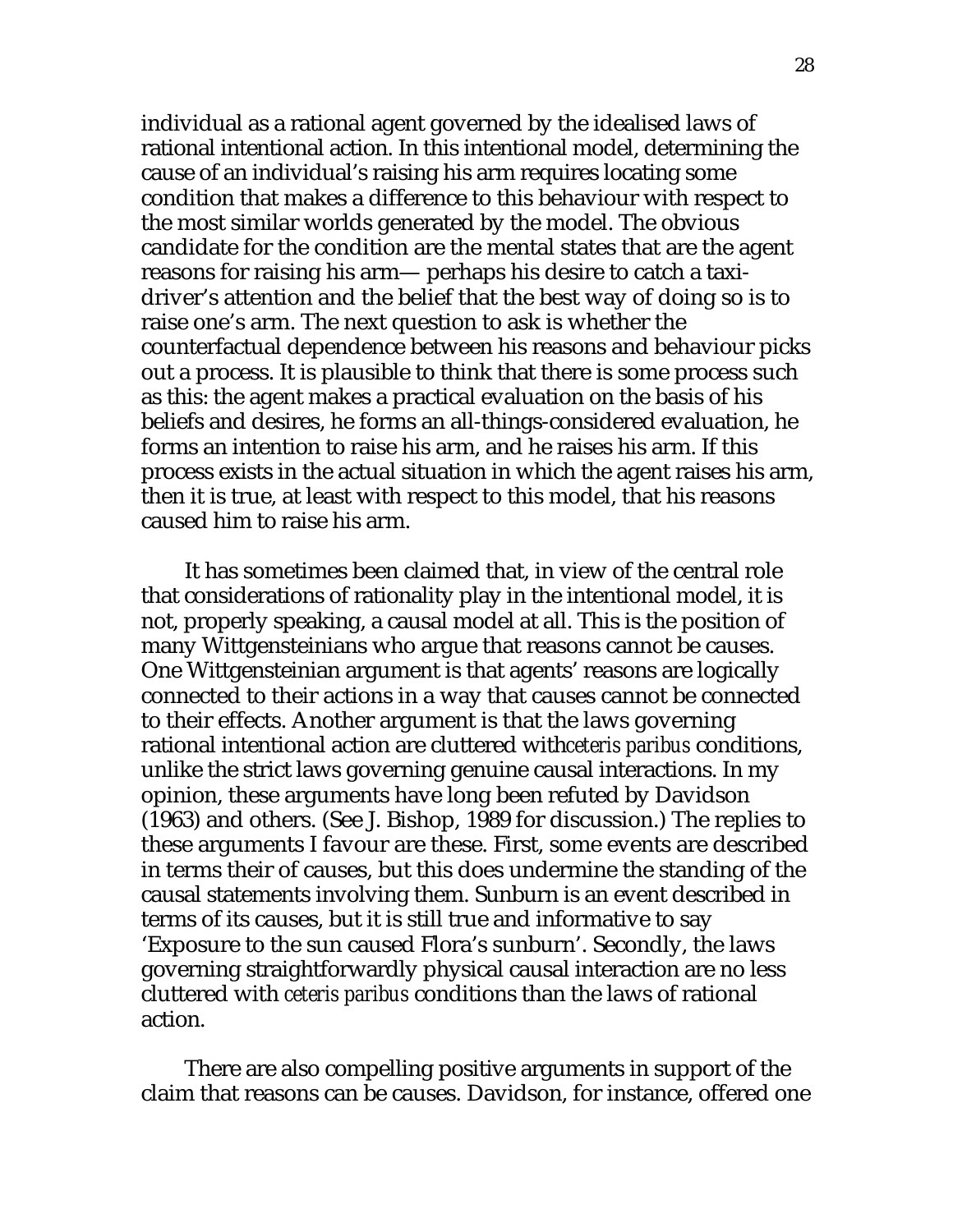simple but highly persuasive argument for the claim that, when agents act for reasons, their reasons must be the causes of their behaviour. Intentional action must occur, Davidson argued, not just *in the presence* of the agent's reasons for doing it but also *because* the agent had those reasons for doing it. This 'because' condition is required to avoid collapsing the distinction between intentional action on the one hand, and, on the other, behaviour that is rationally justified in the light of the reasons that the agent happens to have at the time. For example, I may stay silent during an important meeting simply because my laryngitis renders me dumb and yet, at the same time, have very good reason for keeping quiet. The 'because' condition is most simply understood as requiring that the agent's reasons were the causes of the agent's behaviour. (For more discussion of this point see J. Bishop (1989).)

On the basis of this defence of the thesis that reasons can be causes, Davidson set about developing a causal theory of intentional action. A number of conditions were generally agreed to be necessary conditons for the truth of the claim that an agent performs an intentional action  $\underline{A}$ : the agent must be in a mental state R (a belief-desire complex); the state  $\underline{R}$  makes it reasonable for the agent to do  $\underline{A}$ ; and the agent's being in the state  $\underline{R}$  causes the action  $\underline{A}$ . However, Davidson denied that these conditions were sufficient for intentional action because of the problem of 'deviant causal chains'. He gave the following as an example:

A climber might want to rid himself of the weight and danger of holding another man on a rope, and he might know that by loosening his hold on the rope he could rid himself of the weight and danger. This belief and want might so unnerve him as to cause him to loosen his hold, and yet it might be the case that he never *chose* to loosen his hold, nor did he do it intentionally (1973).

Davidson at first thought that a condition could be added to deal with such examples of deviant causal chains that would bring the necessary conditions up to sufficiency. But, after several failed attempts, he despaired of finding such a condition.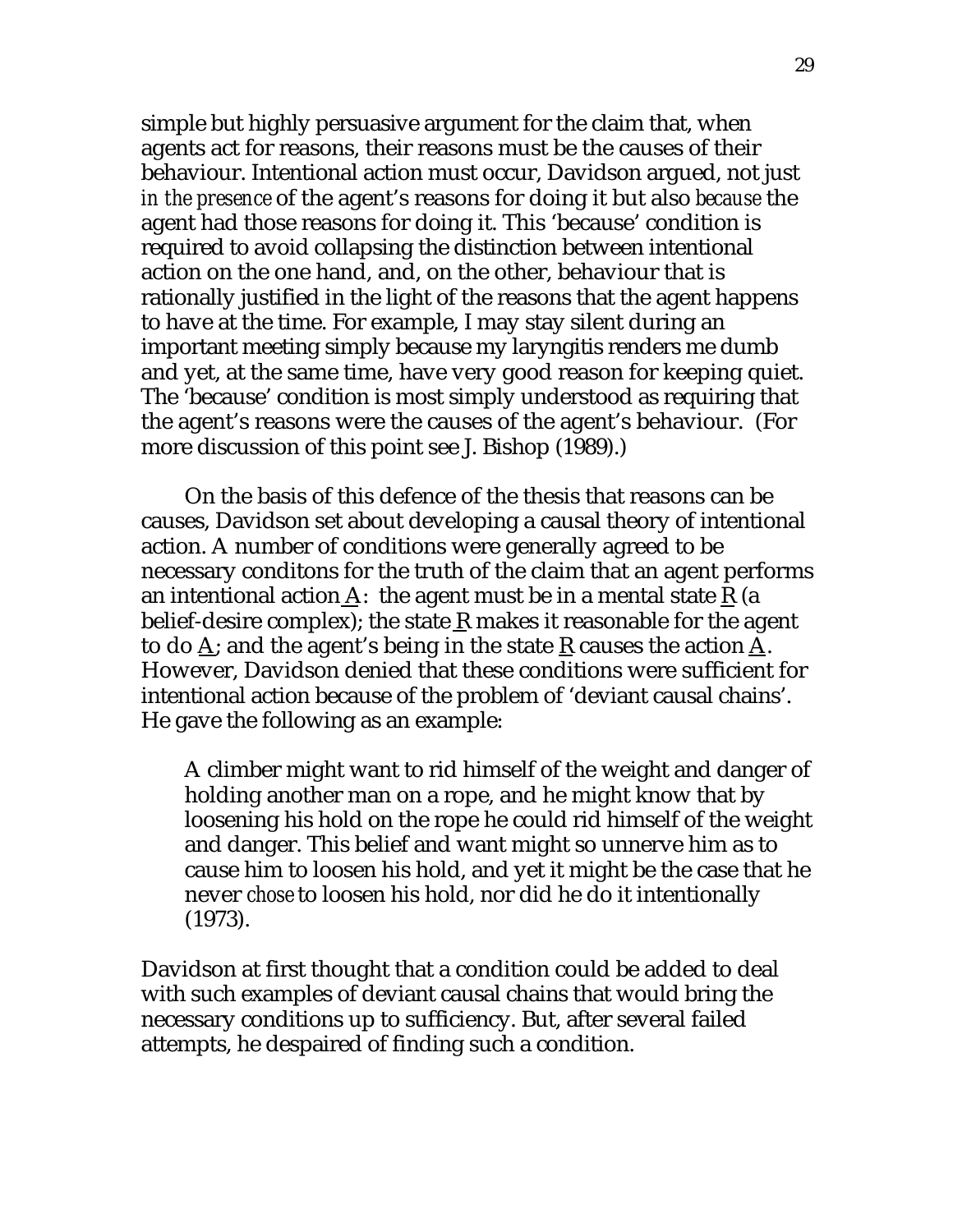Davidson gave up hope too quickly, in my view. There is no need to supplement the three conditions to bring them up to sufficiency if causation is understood in accordance with the present account. It is very natural to view the example of the climber as one in which the climber's nervousness, induced by the realisation of his own thoughts, is an interfering factor in his practical reasoning. If so, determining whether there is a causal relation in the particular case requires considering whether there would be a counterfactual dependence between the agent's reasons and his behaviour with respect to the system that abstracts away from this interference. It seems reasonable to think that, in the absence of the nervousness, there would be such a counterfactual dependence. The next question is to ask whether this counterfactual dependence would pick out a process. Presumably, the processes of normal practical reasoning would occur without the interference of the nervousness and we could expect some sequence of events like this: practical evaluation of options, formation of all-things-considered evaluation, formation of intention to act, action. If we ask whether such a process exists in the actual situation in which the climber lets go of the rope, we see that it does not. For this reason we are reluctant to say that the climber's letting go was caused, non-deviantly, by his reasons. In similar fashion, the causal theory of action, formulated in terms of the three conditions above, can handle other examples of deviant causal chains, when it is conjoined with the proposed account of causation.

An important issue that needs to be settled at this point is whether it is possible to bring the intentional model and the neurophysiological model closer together. As we have seen, causal relations, on both models, are processes picked out by counterfactual dependences. It would simplify matters considerably if the processes picked out by the counterfactual dependences of the intentional model were in fact the very same processes cited by the neurophysiological model. This simplifying proposal would bring the two models into harmony, implying that they are simply two ways of specifying the same underlying processes. This proposal would clearly have far-reaching implications for the problem of mental causation.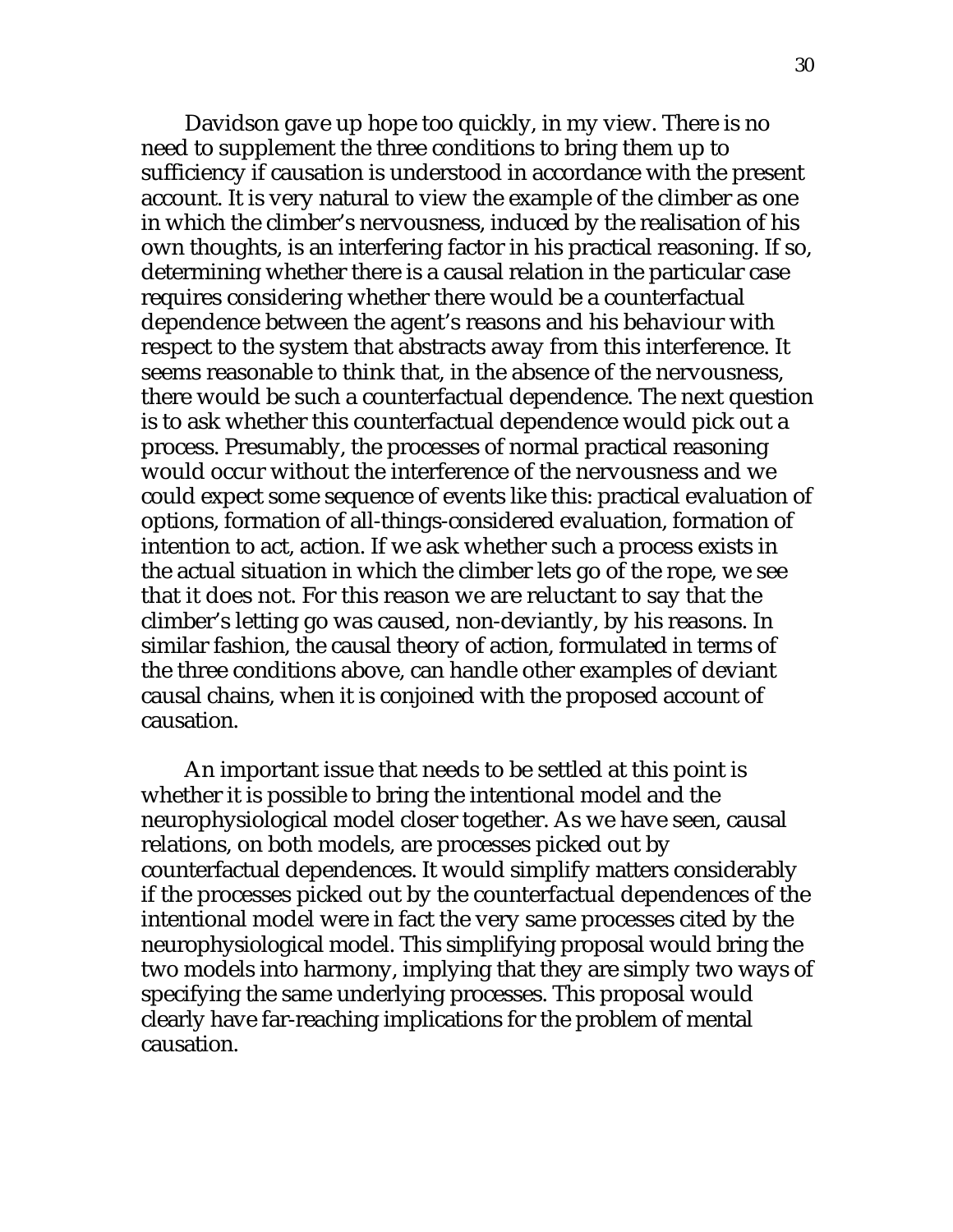As attractive as this simplifying proposal may be, there are two decisive reasons against it. First, we have seen, that the issue of how the processes of the intentional model are identified is crucial to rescuing the causal theory of action from the problem of 'deviant causal chains'. It would be a serious mistake, however, to make the causal theory of action hostage to the scientific discoveries of neurophysiology. Our practical mastery of the concept of intentional action indicates that we already know very well what we mean by it, so the analysis of its meaning cannot involve any unknown empirical information about the types of neurophysiological pathways. We know the difference between an intentional action and an involuntary response without knowing any details of neurophysiology. This indicates that the solution to the problem of 'deviant causal chains' is to be solved at the functional level of intentional psychology, rather than the level of neurophysiological realisation.

This brings us to the second reason for rejecting the suggestion. The functionalist argument from multiple realisability implies that complete psychological processes, leading from mental states to behaviour, can be multiply realised: for example, the psychological process involved in an individual's practical reasoning. So empirical information about the neurophysiological processes going on in an individual engaged in practical reasoning will give no more than the facts about how the process of practical reasoning is realised in that individual. In other individuals, a process with the same functional characteristics may be realised very differently in physical terms. Discoveries about the physiological basis of behaviour will not, then, yield the the kind of understanding of processes that is required in the intentional model. That can only be supplied by information about the functional level of psychological processes.

### **7. THE EXCLUSION ARGUMENT AGAIN**

We are finally in a position to return to the Exclusion Argument. Let us begin by considering how the proposed account of causation bears on each of the assumptions of the argument, focusing especially on the exclusion assumption.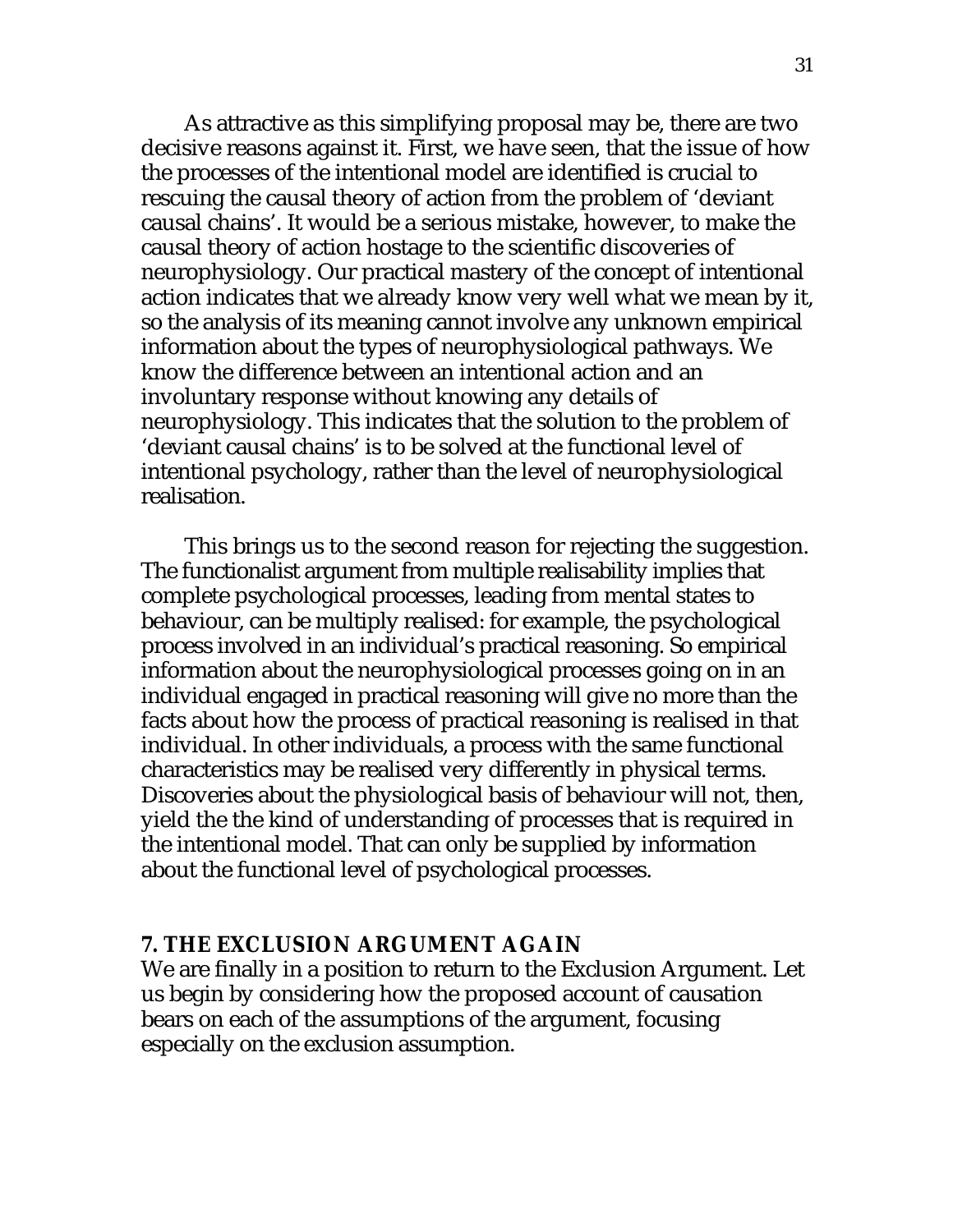First, the assumption of the supervenience of mental states on physical states. The account of causation does not bear directly on the issue of whether mental states supervene on physical brain states. So consistently with this account, we can accept the supervenience assumption.

Second, the assumption of the causal closure of the physical world. We saw that this assumption should be read, in connection with the mental causation problem, as the thesis that every piece of physical behaviour has a complete neurophysiological causal history. The present account of causation does not contradict this, as it allows that there is a causal model of behaviour —the neurophysiological model— according to which neural events cause behaviour by way of complete, non-gappy neurophysiological processes. (This model of behaviour does not, however, exclude other models such as the intentional model, according to which an agent's reasons cause behaviour by way of distinctive psychological pathways.)

Third, the assumption of the causal relevance of mental properties. The present account of causation vindicates this assumption, when it is read as pertaining to the intentional model of behaviour. For in this model the counterfactual dependences that pick out causal relations rely on the causally related events' exemplifying mental properties. The causal relations, so identified, differ from those picked out in the neurophysiological model by the counterfactual dependences linking events that exemplify neural properties rather than mental properties. It makes sense to say, then, that when an agent's mental states cause behaviour, they do so in virtue of the mental properties exemplified by these states.

Fourth, the assumption of the non-identity of mental properties and neural properties. The account of causation supports this assumption because it implies that, within a given causal model, mental properties can have causal roles independent of the neural properties on which they supervene. As we shall soon discover, the mental property of having a certain reason for performing an action may have a causal role independent of the neural property upon which it supervenes. In view of their difference in causal role, the properties cannot be identical.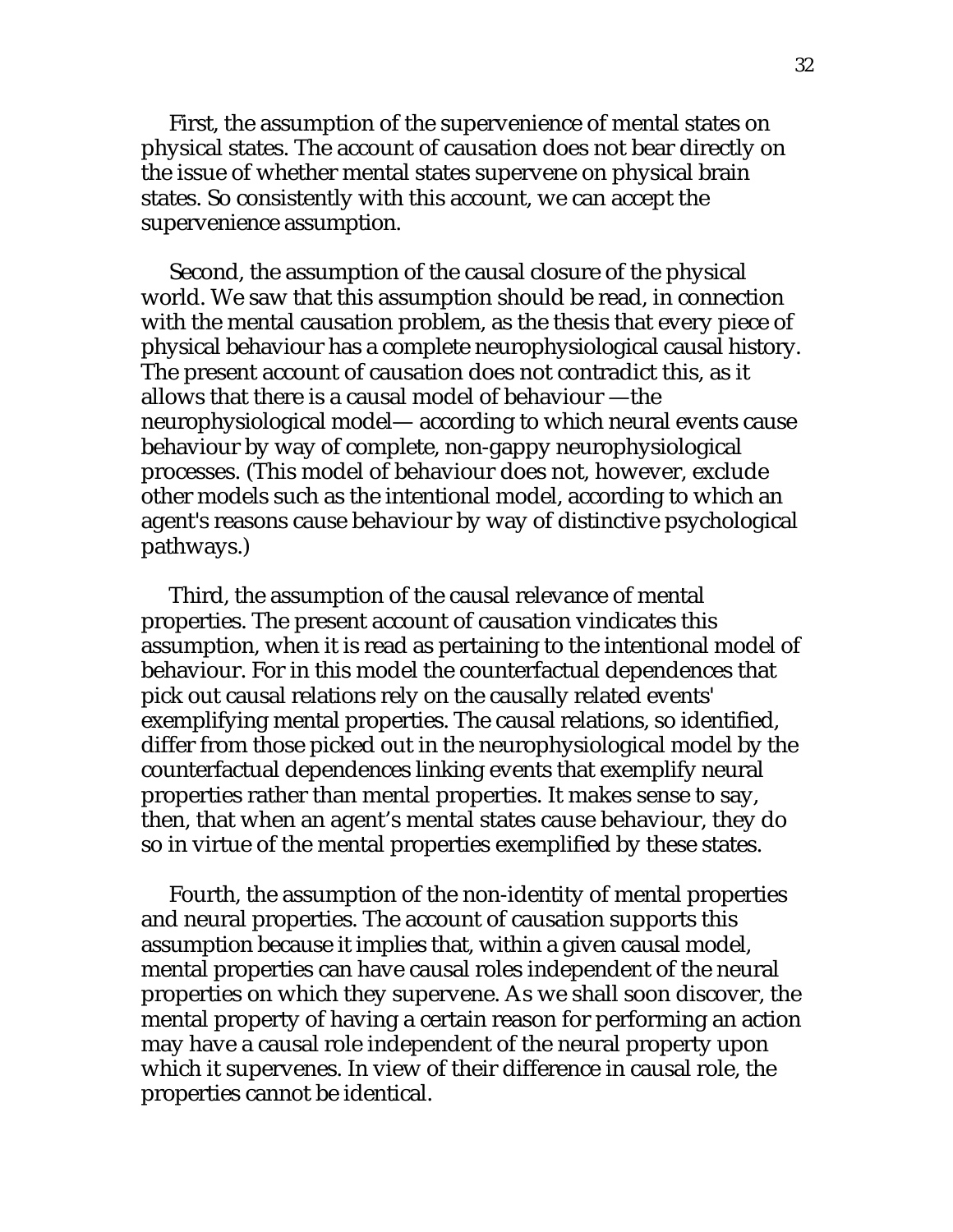Fifth, the assumption of the homogeneity of mental and physical causation. The theory does not repudiate this assumption, though it may appear to do so. (One might ask: are not the psychological processes identified as causal relations in the intentional model different in character from the physical processes identified as causal relations in the neurophysiological model?) However, the precise formulation of the assumption states that the *concept* of mental causation is the same as the *concept* of physical causation. This is, indeed, the case on the proposed account. It is the very same concept of causation that picks out these different processes in the different models. The unitary concept represents causation in terms of a counterfactually defined functional role, a role that can be realised by different processes in different kinds of models.

Finally, the exclusion assumption, which states that no event has more than one causal history. It is this assumption that is falsified by the present account of causation. The account, as we have seen, allows that a single event—in our example, the event of an individual's raising an arm—can have two different complete causal histories. Relative to the intentional model, the agent's reasons may be truly said to cause the agent's raising of the arm. Relative to the neurophysiological model, it is neurons' firing in the motor cortex which may truly be said to cause the behaviour. These are different causal relations, consisting in distinct processes, which can coexist because they are posited by two models, neither of which excludes the other.

There are similarities between this kind of causal situation and examples of causal overdetermination. Our causal judgements about overdetermination examples are formed in the roughly same kind of way as our causal judgements about mental causation. Consider the example of the building that catches fire because of a short circuit in the faulty wiring and a bolt of lightning that hits the building at the same instant. To figure out whether the short circuit is a cause of the fire, we ask: would there be process picked out by a counterfactual dependence between the short circuit and the fire in a hypothetical scenario involving the building but no lightning bolt; and, if so, does this process hold in the actual situation? It is plausible to answer 'Yes' to both questions. We ask a similar question to work out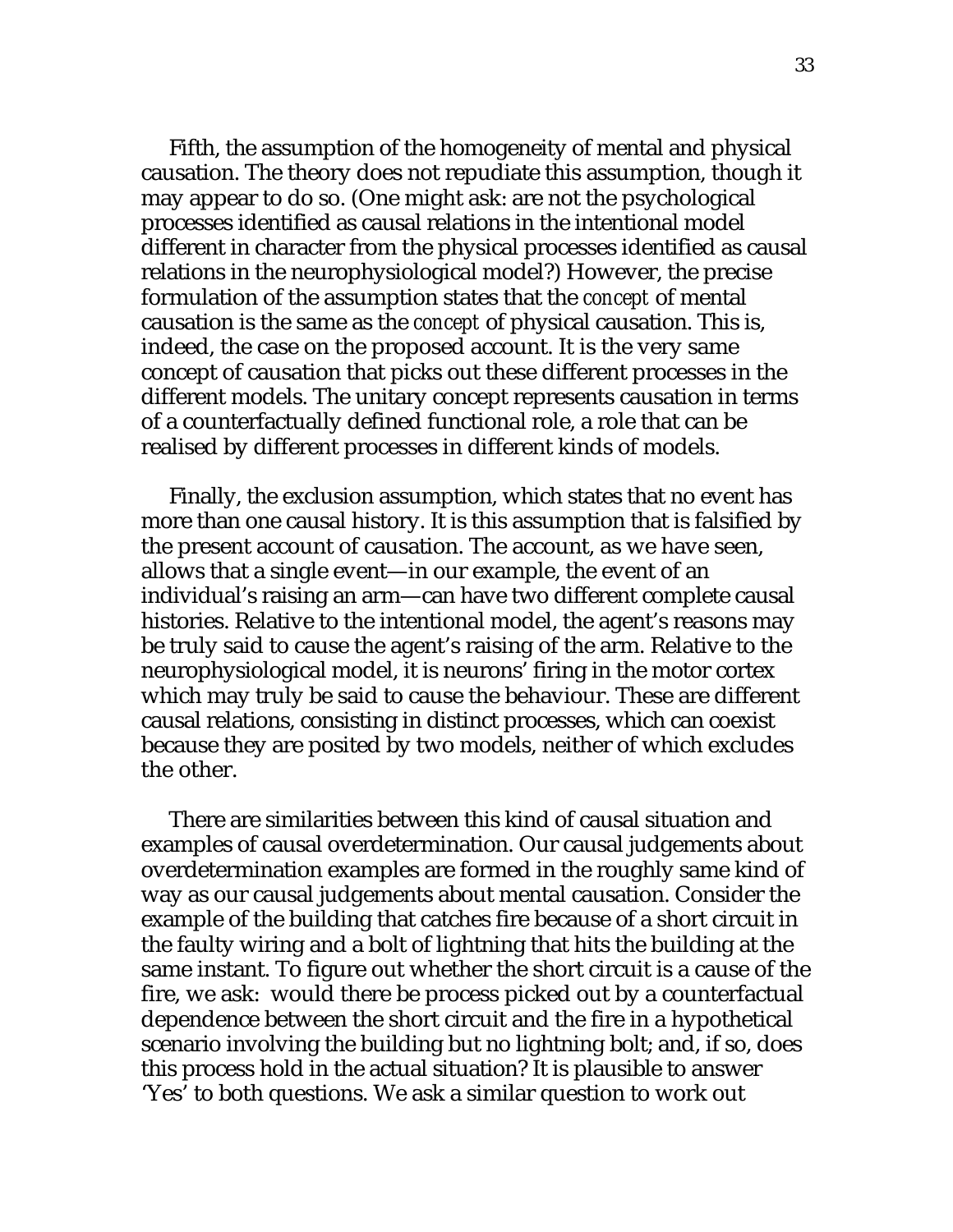whether the lightning bolt caused the fire. We ask: would there be a process picked out by a counterfactual dependence between the lightning bolt and the fire in a hypothetical scenario involving the lightning and the building but no short circuit; and, if so, does this process exist in the actual situation? Again it is reasonable to answer 'Yes' to both questions. Accordingly, it is appropriate to say that the house fire was overdetermined by the two causes.

Despite these similarities, I think we must agree with Kim that there are vital differences between the examples of mental causation and the examples of overdetermination. The difference is that a supervenience relation links the mental and physical causes of behaviour in cases of mental causation, whereas the causes of overdetermination examples are not so linked. It is this difference which explains why the existence of multiple causal pathways seems coincidental in overdetermination examples but not in cases of mental causation: if mental state  $M$  supervenes on brain state  $P$ , then it is not surprising that, when there is causal pathway from M to some behaviour  $\underline{B}$  in the intentional model, there is a causal pathway from  $\underline{P}$  to  $\underline{B}$  in the neurophysiological model.

Another significant difference between the examples of mental causation and the examples of overdetermination is that the multiple causes in the examples of mental causation are picked out within different models, whereas the multiple causes of overdetermination examples are picked out within the same model. This difference makes it clear why it is unsatisfactory to claim, as Kim and others do, that the postulation of multiple causal pathways to the same behaviour involves an unnecessary duplication. This claim unsatisfactorily begs the question in presupposing that one causal pathway suffices for the explanation of a phenomenon, making other causal pathways explanatorily redundant. This line of thought fails to recognise that our claims about the causation of behaviour are made relative to models and that different models involve different kinds of abstraction that shape the identification of different, noncompeting causal processes.

In view of these vital differences, I agree with Kim that we should not assimilate the cases of mental causation to cases of overdetermination. Accordingly, we cannot see the mental causation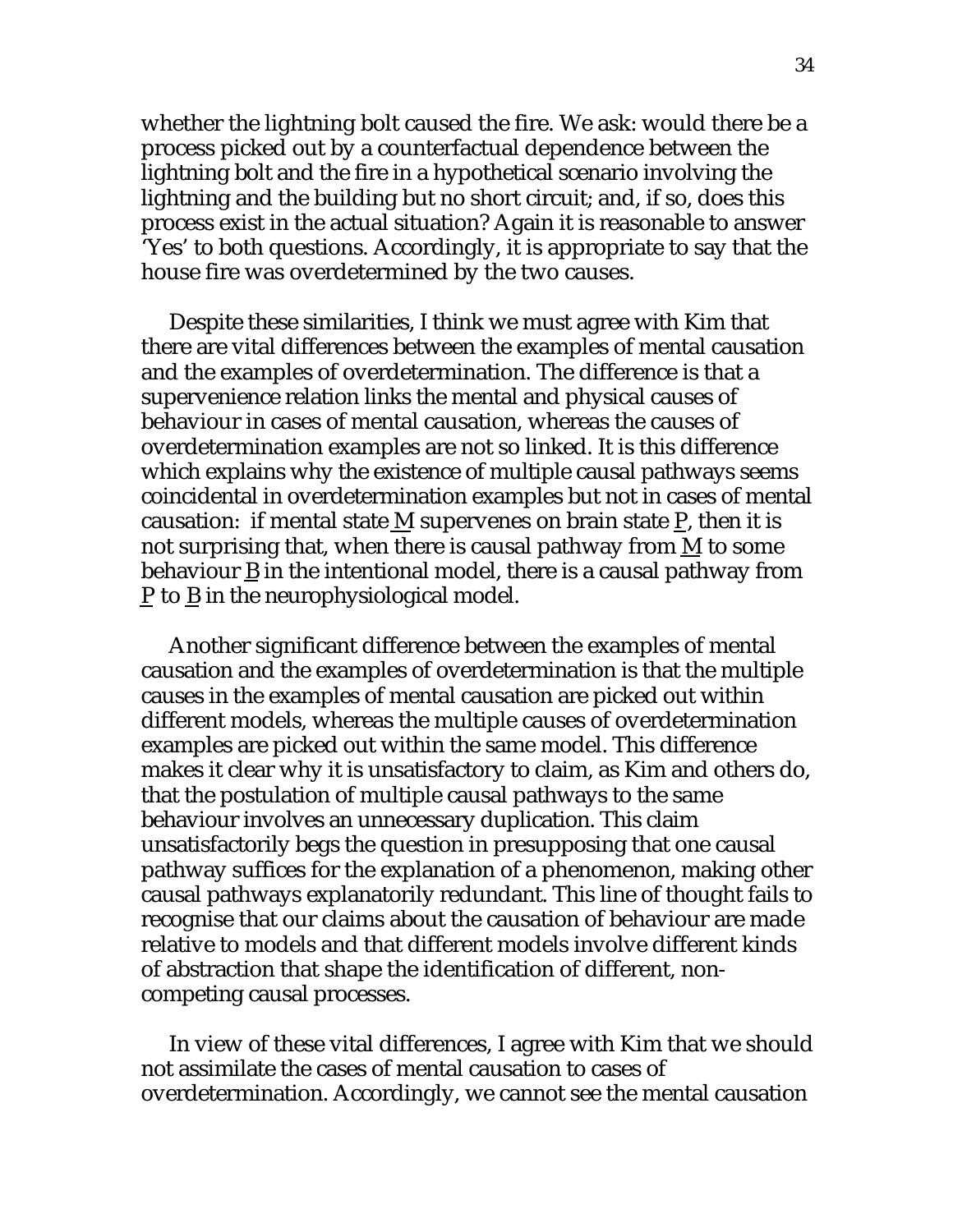cases as falling within the exclusion assumption's explicit exception clauses relating to overdetermination cases. They represent an altogether new kind of counterexample to the principle.

There is one last defence of the exclusion assumption that Kim can fall back on. It is the defence that an application of the causal inheritance principle to the case of mental causation entails the exclusion assumption. If a mental state  $M$  is a second-order functional state realised by a first-order physical state  $\underline{P}$ , then the causal inheritance principle implies that the causal role of  $\underline{M}$  is identical with that of  $P$ . Consequently, there cannot be two different causal pathways from  $\underline{M}$  and  $\underline{P}$  to the behaviour  $\underline{B}$ .

This defence is not effective, I claim, because the causal inheritance principle on which it relies is, in fact, false. To see this consider our earlier example, illustrated in Figure 3. Let us suppose that the mental state  $\underline{R}$  of having reasons for raising an arm is a second-order state realised by the first-order neural state NF of having certain neurons fire in the cortex. This is represented in the diagram below by  $\mathbb{R}^n$ 's inclusion of NF. But  $\mathbb{R}^n$  is not coextensive with  $N$ F, because it can be realised by other states besides  $N$ F. The diagram makes it clear that the causal role of  $\underline{R}$  is not identical with that of NF with respect to the intentional model. There is, relative to the most similar worlds generated by the intentional model, a counterfactual dependence between  $\underline{R}$  and  $\underline{A}$ , but no such dependence between  $N_{\text{F}}$  and  $\Delta$ . The diagram represents the situation in which

 $R \propto \rightarrow R$  and  $\sim R \propto \rightarrow R$ NF  $\alpha \rightarrow A$  and  $\sim$  ( $\sim$ NF  $\alpha \rightarrow \sim_A$ A)

So in the intentional model, the neural firing NF does not convey as much causal information as the mental state  $\mathbb{R}$ . Indeed the neural state NF does not even make a difference to the effect relative to this model.

In order to support the exclusion assumption, the causal inheritance principle would have to hold in all models, and in particular the intentional model. Since the principle fails to hold for this model, it cannot offer any support for the exclusion assumption.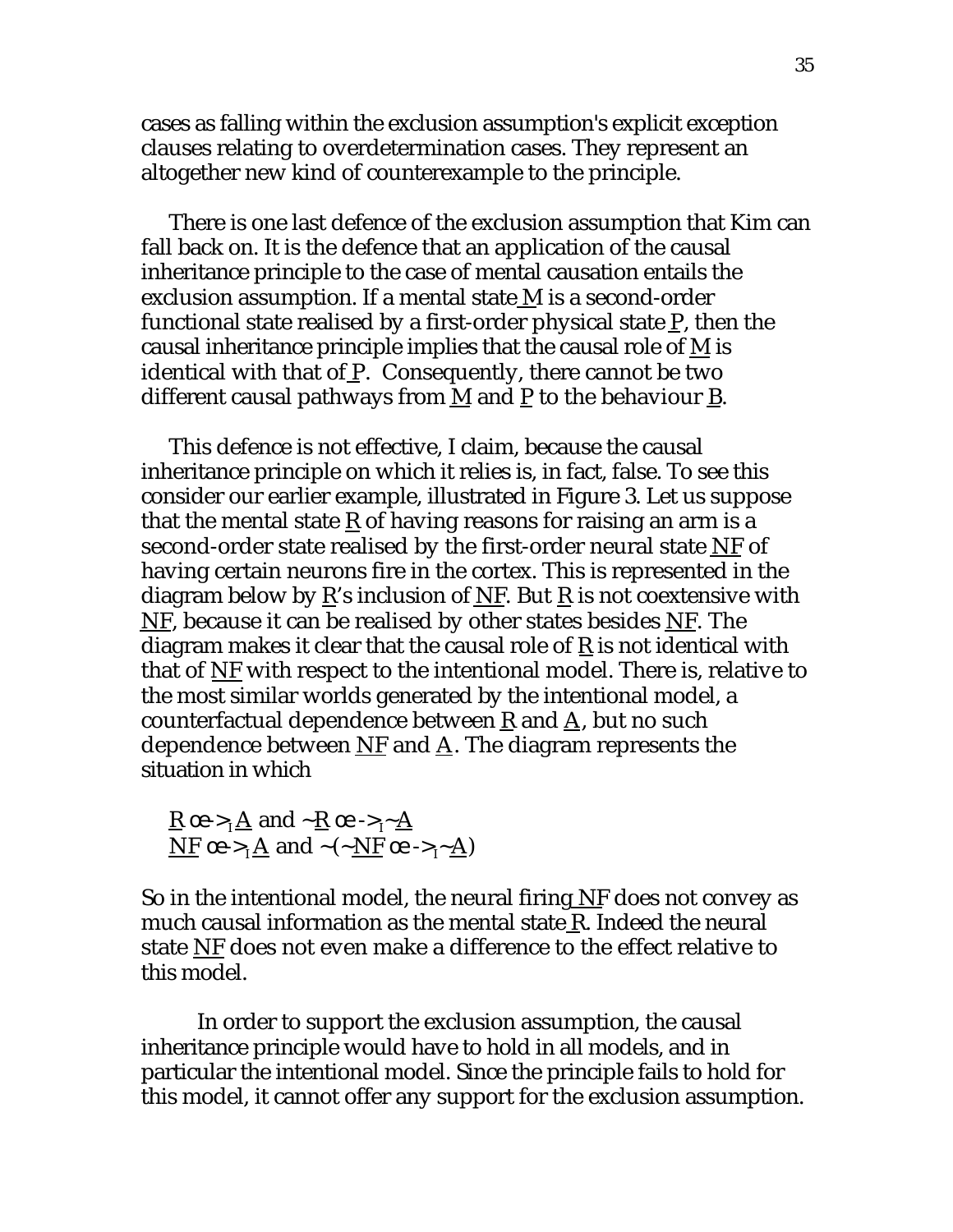Consequently, given the crucial role this assumption plays in the Exclusion Argument, we have no reason for taking this argument to be compelling, either in its special application to mental causation or in its more general application to other explanatory domains.

# **BIBLIOGRAPHY**

• Bishop, J. 1989: *Natural Agency: An Essay on the Causal Theory of Action*. Cambridge University Press**.**

• Cartwright, N. 1983: *How the Laws of Physics Lie*. Oxford University Press.

• Cartwright, N. 1999: *The Dappled World*. Cambridge University Press.

• Crane T. 1995: 'The mental causation debate', *Proceedings of Aristotelian Society*, Supplementary Volume.

• Davidson, D. 1963: 'Actions, reasons, and causes', *Journal of Philosophy*, 60. Reprinted in Davidson1980.

• Davidson, D. 1973: 'Freedom to act', in *Essays on Freedom of Action*, ed. T. Honderich. Routledge and Kegan Paul. Reprinted in Davidson 1980.

• Davidson, D. 1980: *Essays on Actions and Events*. Oxford University Press.

• Frankfurt, H. 1969: 'Alternate Posibilities and Moral Responsibility', *Journal of Philosophy*, 66, 829-39.

• Giere, R. 1988: *Explaining Science: A Cognitive Approach*. Chicago University Press.

• Jackson, F. and Pettit P. 1990: 'Program explanation: a general perspective'. *Analysis*, 50, 107-117.

• Jackson F. 1996: 'Mental causation', *Mind*, 105, 377-413.

• Joseph, G. 1980: 'The many sciences and the one world', *Journal of Philosophy*, 77, 773-90.

• Kim. J. 1984: 'Epiphenomenal and supervenient causation', *Midwest Studies in Philosophy*, 9, 257-270.

• Kim, J. 1989: 'Mechanism, purpose, and explanatory exclusion', *Philosophical Perspectives*, 3, 77-108.

• Kim, J. 1998: *Mind in a Physical World*. MIT Press.

• Lewis, D. 1966: 'An argument for the identity theory', *Journal of Philosophy*, 67, 427-46. Reprinted in Lewis 1993.